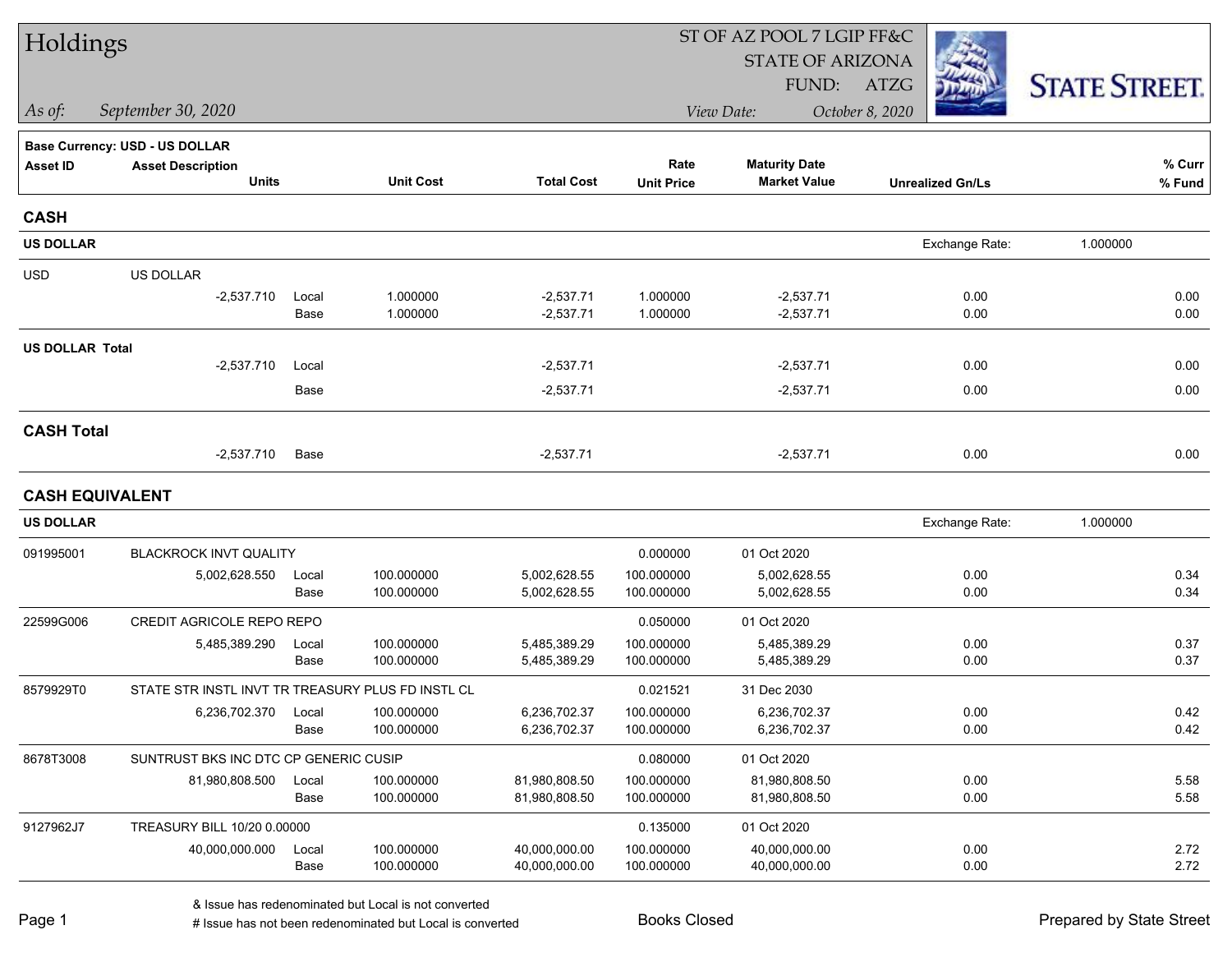| Holdings        |                                                                                                                                      |       |                  |                   | ST OF AZ POOL 7 LGIP FF&C |                                             |                         |                      |
|-----------------|--------------------------------------------------------------------------------------------------------------------------------------|-------|------------------|-------------------|---------------------------|---------------------------------------------|-------------------------|----------------------|
|                 |                                                                                                                                      |       |                  |                   |                           | <b>STATE OF ARIZONA</b>                     |                         |                      |
|                 |                                                                                                                                      |       |                  |                   |                           | FUND:                                       | ATZG                    | <b>STATE STREET.</b> |
| As of:          | September 30, 2020                                                                                                                   |       |                  |                   |                           | View Date:                                  | October 8, 2020         |                      |
|                 | <b>Base Currency: USD - US DOLLAR</b>                                                                                                |       |                  |                   |                           |                                             |                         |                      |
| <b>Asset ID</b> | <b>Asset Description</b><br><b>Units</b>                                                                                             |       | <b>Unit Cost</b> | <b>Total Cost</b> | Rate<br><b>Unit Price</b> | <b>Maturity Date</b><br><b>Market Value</b> | <b>Unrealized Gn/Ls</b> | % Curr<br>% Fund     |
| 9127962R9       | <b>TREASURY BILL 10/20 0.00000</b>                                                                                                   |       |                  |                   | 0.155000                  | 15 Oct 2020                                 |                         |                      |
|                 | 5,000,000.000                                                                                                                        | Local | 99.993972        | 4,999,698.61      | 99.993972                 | 4,999,698.61                                | 0.00                    | 0.34                 |
|                 |                                                                                                                                      | Base  | 99.993972        | 4,999,698.61      | 99.993972                 | 4,999,698.61                                | 0.00                    | 0.34                 |
| 9127962S7       | <b>TREASURY BILL 10/20 0.00000</b>                                                                                                   |       |                  |                   | 0.155000                  | 22 Oct 2020                                 |                         |                      |
|                 | 5,000,000.000                                                                                                                        | Local | 99.990958        | 4,999,547.92      | 99.990958                 | 4,999,547.92                                | 0.00                    | 0.34                 |
|                 |                                                                                                                                      | Base  | 99.990958        | 4,999,547.92      | 99.990958                 | 4,999,547.92                                | 0.00                    | 0.34                 |
| 9127962T5       |                                                                                                                                      |       |                  |                   | 0.141300                  | 29 Oct 2020                                 |                         |                      |
|                 | 30,000,000.000                                                                                                                       | Local | 99.988704        | 29,996,611.22     | 99.988704                 | 29,996,611.22                               | 0.00                    | 2.04                 |
|                 |                                                                                                                                      | Base  | 99.988704        | 29,996,611.22     | 99.988704                 | 29,996,611.22                               | 0.00                    | 2.04                 |
| 9127963A5       | TREASURY BILL 10/20 0.00000<br><b>TREASURY BILL 11/20 0.00000</b><br>10,000,000.000<br>TREASURY BILL 11/20 0.00000<br>10,000,000.000 |       |                  |                   | 0.115000                  | 19 Nov 2020                                 |                         |                      |
|                 |                                                                                                                                      | Local | 99.984347        | 9,998,434.72      | 99.987667                 | 9,998,766.70                                | 331.98                  | 0.68                 |
|                 |                                                                                                                                      | Base  | 99.984347        | 9,998,434.72      | 99.987667                 | 9,998,766.70                                | 331.98                  | 0.68                 |
| 9127963B3       |                                                                                                                                      |       |                  |                   | 0.111000                  | 27 Nov 2020                                 |                         |                      |
|                 |                                                                                                                                      | Local | 99.982425        | 9,998,242.50      | 99.985806                 | 9,998,580.60                                | 338.10                  | 0.68                 |
|                 |                                                                                                                                      | Base  | 99.982425        | 9,998,242.50      | 99.985806                 | 9,998,580.60                                | 338.10                  | 0.68                 |
| 9127963L1       | TREASURY BILL 12/20 0.00000                                                                                                          |       |                  |                   | 0.093000                  | 24 Dec 2020                                 |                         |                      |
|                 | 10,000,000.000                                                                                                                       | Local | 99.978300        | 9,997,830.00      | 99.976368                 | 9,997,636.80                                | $-193.20$               | 0.68                 |
|                 |                                                                                                                                      | Base  | 99.978300        | 9,997,830.00      | 99.976368                 | 9,997,636.80                                | $-193.20$               | 0.68                 |
| 9127963T4       | TREASURY BILL 01/21 0.00000                                                                                                          |       |                  |                   | 0.116300                  | 07 Jan 2021                                 |                         |                      |
|                 | 10,000,000.000                                                                                                                       | Local | 99.968341        | 9,996,834.06      | 99.975467                 | 9,997,546.70                                | 712.64                  | 0.68                 |
|                 |                                                                                                                                      | Base  | 99.968341        | 9,996,834.06      | 99.975467                 | 9,997,546.70                                | 712.64                  | 0.68                 |
| 9127964M8       | TREASURY BILL 03/21 0.00000                                                                                                          |       |                  |                   | 0.120000                  | 11 Mar 2021                                 |                         |                      |
|                 | 10,000,000.000 Local                                                                                                                 |       | 99.946333        | 9,994,633.34      | 99.953333                 | 9,995,333.30                                | 699.96                  | 0.68                 |
|                 |                                                                                                                                      | Base  | 99.946333        | 9,994,633.34      | 99.953333                 | 9,995,333.30                                | 699.96                  | 0.68                 |
| 912796TN9       | TREASURY BILL 10/20 0.00000                                                                                                          |       |                  |                   | 0.160000                  | 08 Oct 2020                                 |                         |                      |
|                 | 15,000,000.000                                                                                                                       | Local | 99.996889        | 14,999,533.33     | 99.996889                 | 14,999,533.33                               | 0.00                    | 1.02                 |
|                 |                                                                                                                                      | Base  | 99.996889        | 14,999,533.33     | 99.996889                 | 14,999,533.33                               | 0.00                    | 1.02                 |
| 912796TP4       | TREASURY BILL 11/20 0.00000                                                                                                          |       |                  |                   | 0.095000                  | 05 Nov 2020                                 |                         |                      |
|                 | 20,000,000.000 Local                                                                                                                 |       | 99.990764        | 19,998,152.78     | 99.991500                 | 19,998,300.00                               | 147.22                  | 1.36                 |

-

 $\overline{\phantom{0}}$ 

Base 99.990764 19,998,152.78 99.991500 19,998,300.00 147.22 1.36

denote the redenominated but Local is converted Books Closed Prepared by State Street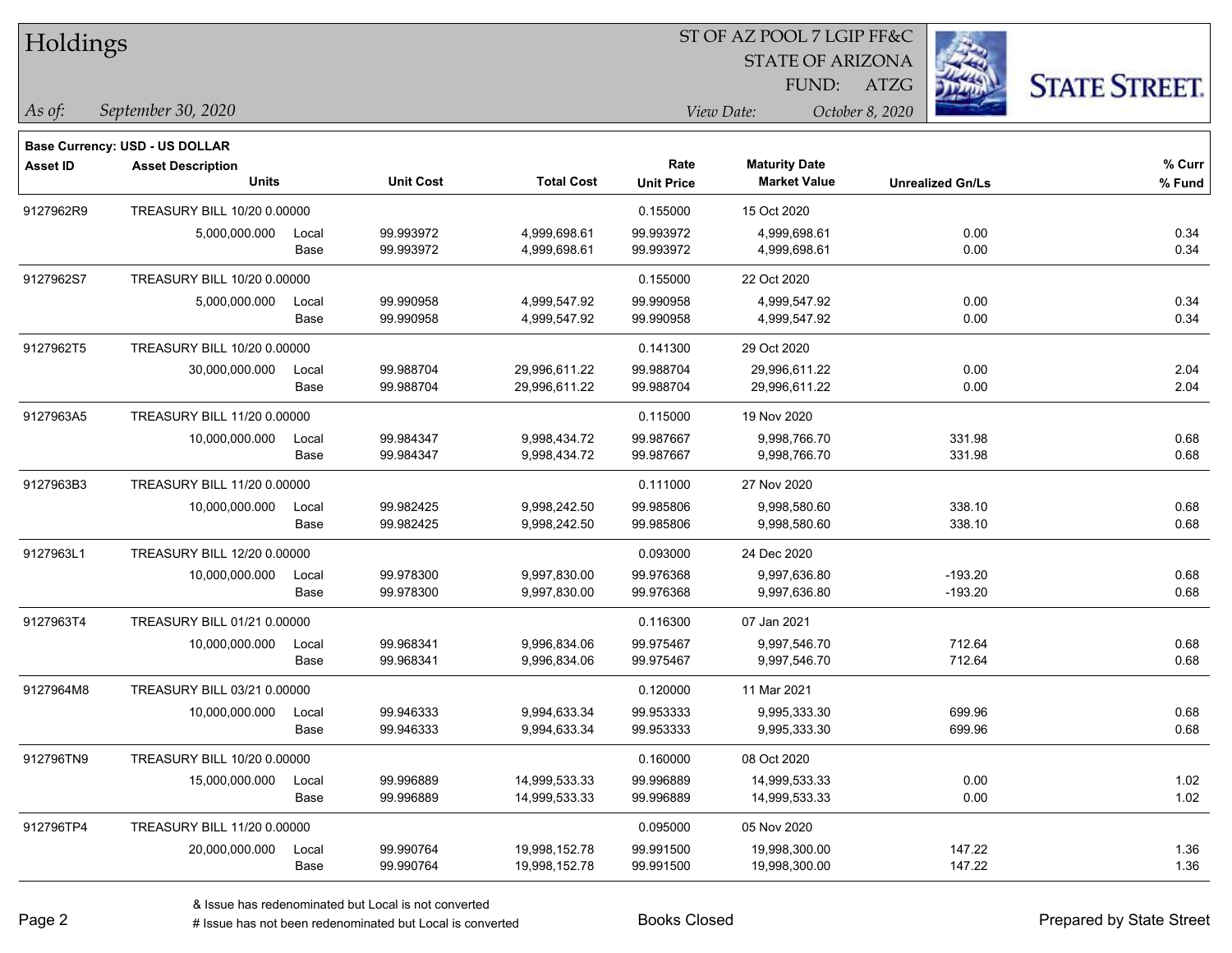| Holdings               |                                                 |               |                                                      |                                  |                          | ST OF AZ POOL 7 LGIP FF&C        |                         |                      |  |
|------------------------|-------------------------------------------------|---------------|------------------------------------------------------|----------------------------------|--------------------------|----------------------------------|-------------------------|----------------------|--|
|                        |                                                 |               |                                                      |                                  |                          | <b>STATE OF ARIZONA</b>          |                         |                      |  |
|                        |                                                 |               |                                                      |                                  |                          | FUND:                            | ATZG                    | <b>STATE STREET.</b> |  |
| As of:                 | September 30, 2020                              |               |                                                      |                                  |                          | View Date:                       | October 8, 2020         |                      |  |
|                        | <b>Base Currency: USD - US DOLLAR</b>           |               |                                                      |                                  |                          |                                  |                         |                      |  |
| <b>Asset ID</b>        | <b>Asset Description</b>                        |               |                                                      |                                  | Rate                     | <b>Maturity Date</b>             |                         | % Curr               |  |
|                        | <b>Units</b>                                    |               | <b>Unit Cost</b>                                     | <b>Total Cost</b>                | <b>Unit Price</b>        | <b>Market Value</b>              | <b>Unrealized Gn/Ls</b> | % Fund               |  |
| 912796TY5              | TREASURY BILL 12/20 0.00000                     |               |                                                      |                                  | 0.116000                 | 31 Dec 2020                      |                         |                      |  |
|                        | 50,000,000.000                                  | Local         | 99.969212                                            | 49,984,605.85                    | 99.976250                | 49,987,010.56                    | 2,404.71                | 3.40                 |  |
|                        |                                                 | Base          | 99.969212                                            | 49,984,605.85                    | 99.976250                | 49,987,010.56                    | 2,404.71                | 3.40                 |  |
| 912796XE4              | TREASURY BILL 02/21 0.00000                     |               |                                                      |                                  | 0.167500                 | 25 Feb 2021                      |                         |                      |  |
|                        | 10,000,000.000                                  | Local         | 99.931604<br>99.931604                               | 9,993,160.42                     | 99.956403<br>99.956403   | 9,995,640.30<br>9,995,640.30     | 2,479.88                | 0.68<br>0.68         |  |
|                        |                                                 | Base          |                                                      | 9,993,160.42                     |                          |                                  | 2,479.88                |                      |  |
| 921FRK000              | BMO TRIPARTY MTGE CLAS/ISIT/RTRP MATU//20121224 |               |                                                      |                                  | 0.050000                 | 01 Oct 2020                      |                         |                      |  |
|                        | 100,000,000.000                                 | Local<br>Base | 100.000000<br>100.000000                             | 100,000,000.00<br>100,000,000.00 | 100.000000<br>100.000000 | 100,000,000.00<br>100,000,000.00 | 0.00<br>0.00            | 6.81<br>6.81         |  |
|                        |                                                 |               |                                                      |                                  |                          |                                  |                         |                      |  |
| 926NKW009              | AMHERST PIERPONT 04/15 VAR                      |               |                                                      |                                  | 0.090000                 | 08 Oct 2020                      |                         |                      |  |
|                        | 10,000,000.000                                  | Local<br>Base | 100.000000<br>100.000000                             | 10,000,000.00<br>10,000,000.00   | 100.000000<br>100.000000 | 10,000,000.00<br>10,000,000.00   | 0.00<br>0.00            | 0.68<br>0.68         |  |
| 930ABD003              | FIDELITY INVESTMENTS MONEY                      |               |                                                      |                                  | 0.000000                 | 01 Oct 2020                      |                         |                      |  |
|                        | 10,081,847.650                                  | Local         | 100.000000                                           | 10,081,847.65                    | 100.000000               | 10,081,847.65                    | 0.00                    | 0.69                 |  |
|                        |                                                 | Base          | 100.000000                                           | 10,081,847.65                    | 100.000000               | 10,081,847.65                    | 0.00                    | 0.69                 |  |
| 979QHR003              | SOUTH STREET REPO                               |               |                                                      |                                  | 0.100000                 | 01 Oct 2020                      |                         |                      |  |
|                        | 25,000,000.000                                  | Local         | 100.000000                                           | 25,000,000.00                    | 100.000000               | 25,000,000.00                    | 0.00                    | 1.70                 |  |
|                        |                                                 | Base          | 100.000000                                           | 25,000,000.00                    | 100.000000               | 25,000,000.00                    | 0.00                    | 1.70                 |  |
| 979RFJ001              | ALLIANCE BANK OF ARIZONA MONEY                  |               |                                                      |                                  | 1.260000                 | 01 Oct 2020                      |                         |                      |  |
|                        | 2,535.270                                       | Local         | 100.000000                                           | 2,535.27                         | 100.000000               | 2,535.27                         | 0.00                    | 0.00                 |  |
|                        |                                                 | Base          | 100.000000                                           | 2,535.27                         | 100.000000               | 2,535.27                         | 0.00                    | 0.00                 |  |
| <b>US DOLLAR Total</b> |                                                 |               |                                                      |                                  |                          |                                  |                         |                      |  |
|                        | 468,789,911.630                                 | Local         |                                                      | 468,747,196.38                   |                          | 468,754,117.67                   | 6,921.29                | 31.92                |  |
|                        |                                                 | Base          |                                                      | 468,747,196.38                   |                          | 468,754,117.67                   | 6,921.29                | 31.92                |  |
|                        | <b>CASH EQUIVALENT Total</b>                    |               |                                                      |                                  |                          |                                  |                         |                      |  |
|                        | 468,789,911.630                                 | Base          |                                                      | 468,747,196.38                   |                          | 468,754,117.67                   | 6,921.29                | 31.92                |  |
| <b>FIXED INCOME</b>    |                                                 |               |                                                      |                                  |                          |                                  |                         |                      |  |
| <b>US DOLLAR</b>       |                                                 |               |                                                      |                                  |                          |                                  | Exchange Rate:          | 1.000000             |  |
|                        |                                                 |               | & Issue has redenominated but Local is not converted |                                  |                          |                                  |                         |                      |  |

# Issue has not been redenominated but Local is converted Books Closed Prepared by State Street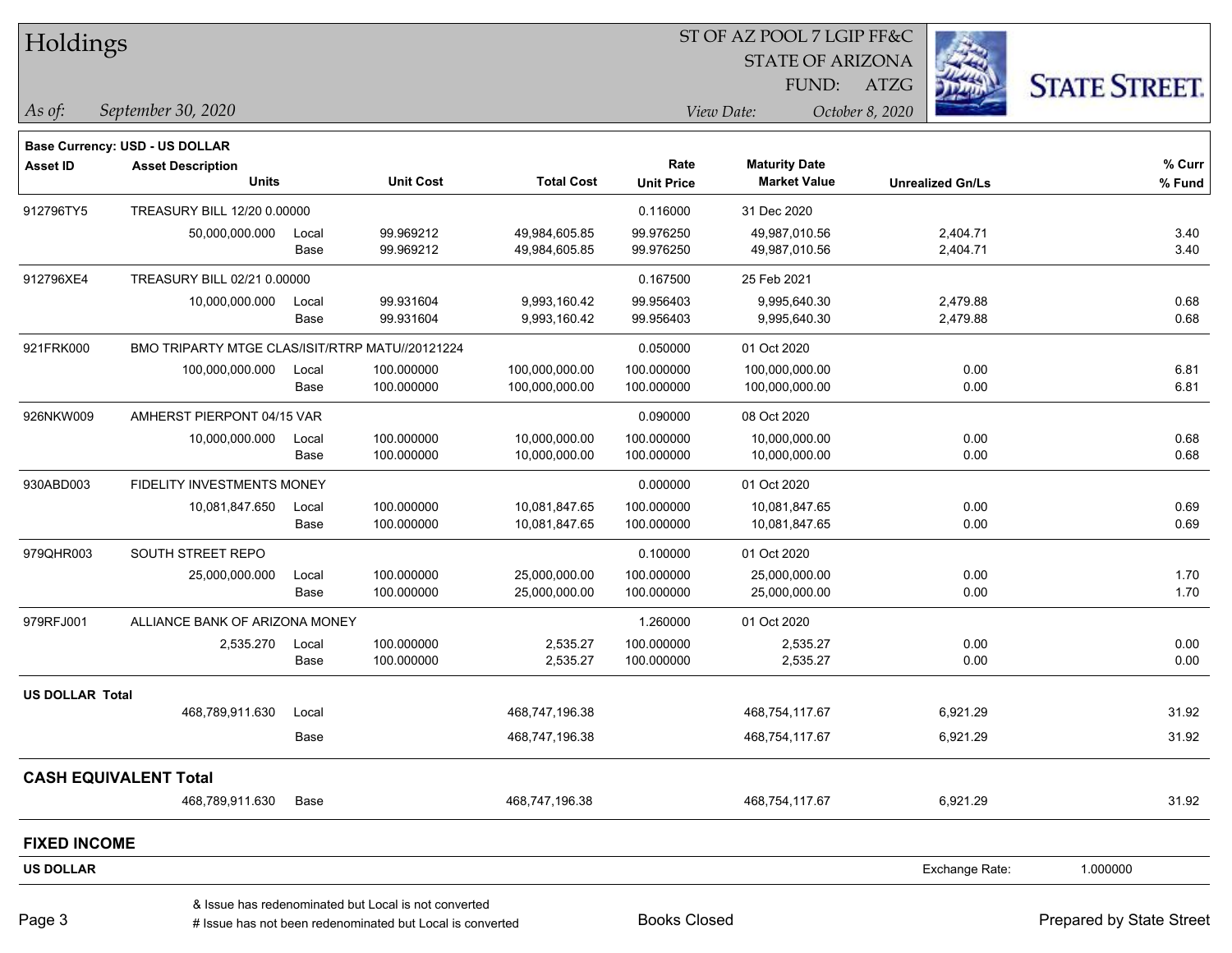| Holdings        |                                          |               |                          |                                | ST OF AZ POOL 7 LGIP FF&C<br><b>STATE OF ARIZONA</b> |                                             |                            |                      |
|-----------------|------------------------------------------|---------------|--------------------------|--------------------------------|------------------------------------------------------|---------------------------------------------|----------------------------|----------------------|
|                 |                                          |               |                          |                                |                                                      | FUND:                                       | ATZG                       | <b>STATE STREET.</b> |
| As of:          | September 30, 2020                       |               |                          |                                |                                                      | View Date:                                  | October 8, 2020            |                      |
|                 | Base Currency: USD - US DOLLAR           |               |                          |                                |                                                      |                                             |                            |                      |
| <b>Asset ID</b> | <b>Asset Description</b><br><b>Units</b> |               | <b>Unit Cost</b>         | <b>Total Cost</b>              | Rate<br><b>Unit Price</b>                            | <b>Maturity Date</b><br><b>Market Value</b> | <b>Unrealized Gn/Ls</b>    | % Curr<br>% Fund     |
| 9127962F5       | TREASURY BILL 03/21 0.00000              |               |                          |                                |                                                      | 25 Mar 2021                                 |                            |                      |
|                 | 10,000,000.000                           | Local<br>Base | 99.945313<br>99.945313   | 9,994,531.25<br>9,994,531.25   | 99.947743<br>99.947743                               | 9,994,774.30<br>9,994,774.30                | 243.05<br>243.05           | 0.68<br>0.68         |
| 9127962J7       | TREASURY BILL 10/20 0.00000              |               |                          |                                |                                                      | 01 Oct 2020                                 |                            |                      |
|                 | 10,000,000.000                           | Local<br>Base | 100.000000<br>100.000000 | 10,000,000.00<br>10,000,000.00 | 100.000000<br>100.000000                             | 10,000,000.00<br>10,000,000.00              | 0.00<br>0.00               | 0.68<br>0.68         |
| 9127962R9       | TREASURY BILL 10/20 0.00000              |               |                          |                                |                                                      | 15 Oct 2020                                 |                            |                      |
|                 | 45,000,000.000                           | Local<br>Base | 99.993907<br>99.993907   | 44,997,258.33<br>44,997,258.33 | 99.996986<br>99.996986                               | 44,998,643.70<br>44,998,643.70              | 1,385.37<br>1,385.37       | 3.06<br>3.06         |
| 9127962S7       | TREASURY BILL 10/20 0.00000              |               |                          |                                | 0.010000                                             | 22 Oct 2020                                 |                            |                      |
|                 | 45,000,000.000                           | Local<br>Base | 99.992741<br>99.992741   | 44,996,733.37<br>44,996,733.37 | 99.995187<br>99.995187                               | 44,997,834.15<br>44,997,834.15              | 1,100.78<br>1,100.78       | 3.06<br>3.06         |
| 9127962T5       | TREASURY BILL 10/20 0.00000              |               |                          |                                | 0.010000                                             | 29 Oct 2020                                 |                            |                      |
|                 | 30,000,000.000                           | Local<br>Base | 99.990480<br>99.990480   | 29,997,143.97<br>29,997,143.97 | 99.992806<br>99.992806                               | 29,997,841.80<br>29,997,841.80              | 697.83<br>697.83           | 2.04<br>2.04         |
| 9127962Z1       | TREASURY BILL 11/20 0.00000              |               |                          |                                | 0.010000                                             | 12 Nov 2020                                 |                            |                      |
|                 | 50,000,000.000                           | Local<br>Base | 99.987419<br>99.987419   | 49,993,709.27<br>49,993,709.27 | 99.989354<br>99.989354                               | 49,994,677.00<br>49,994,677.00              | 967.73<br>967.73           | 3.40<br>3.40         |
| 9127963A5       | TREASURY BILL 11/20 0.00000              |               |                          |                                | 0.010000                                             | 19 Nov 2020                                 |                            |                      |
|                 | 40,000,000.000                           | Local<br>Base | 99.984432<br>99.984432   | 39,993,772.88<br>39,993,772.88 | 99.987667<br>99.987667                               | 39,995,066.80<br>39,995,066.80              | 1,293.92<br>1,293.92       | 2.72<br>2.72         |
| 9127963B3       | TREASURY BILL 11/20 0.00000              |               |                          |                                |                                                      | 27 Nov 2020                                 |                            |                      |
|                 | 40,000,000.000                           | Local<br>Base | 99.980327<br>99.980327   | 39,992,130.90<br>39,992,130.90 | 99.985806<br>99.985806                               | 39,994,322.40<br>39,994,322.40              | 2,191.50<br>2,191.50       | 2.72<br>2.72         |
| 9127963C1       | TREASURY BILL 07/20 0.00000              |               |                          |                                | 0.010000                                             | 07 Jul 2020                                 |                            |                      |
|                 | 0.000                                    | Local<br>Base | 0.000000<br>0.000000     | 2,945.91<br>2,945.91           | 0.000000<br>0.000000                                 | 0.00<br>0.00                                | $-2,945.91$<br>$-2,945.91$ | 0.00<br>0.00         |
| 9127963F4       | TREASURY BILL 07/20 0.00000              |               |                          |                                | 0.010000                                             | 21 Jul 2020                                 |                            |                      |
|                 | 0.000                                    | Local<br>Base | 0.000000<br>0.000000     | $-0.01$<br>$-0.01$             | 0.000000<br>0.000000                                 | 0.00<br>0.00                                | 0.01<br>0.01               | 0.00<br>0.00         |

 $\overline{\phantom{a}}$ 

 $\overline{\phantom{0}}$ 

 $\overline{\phantom{a}}$ 

denote the redenominated but Local is converted Books Closed Prepared by State Street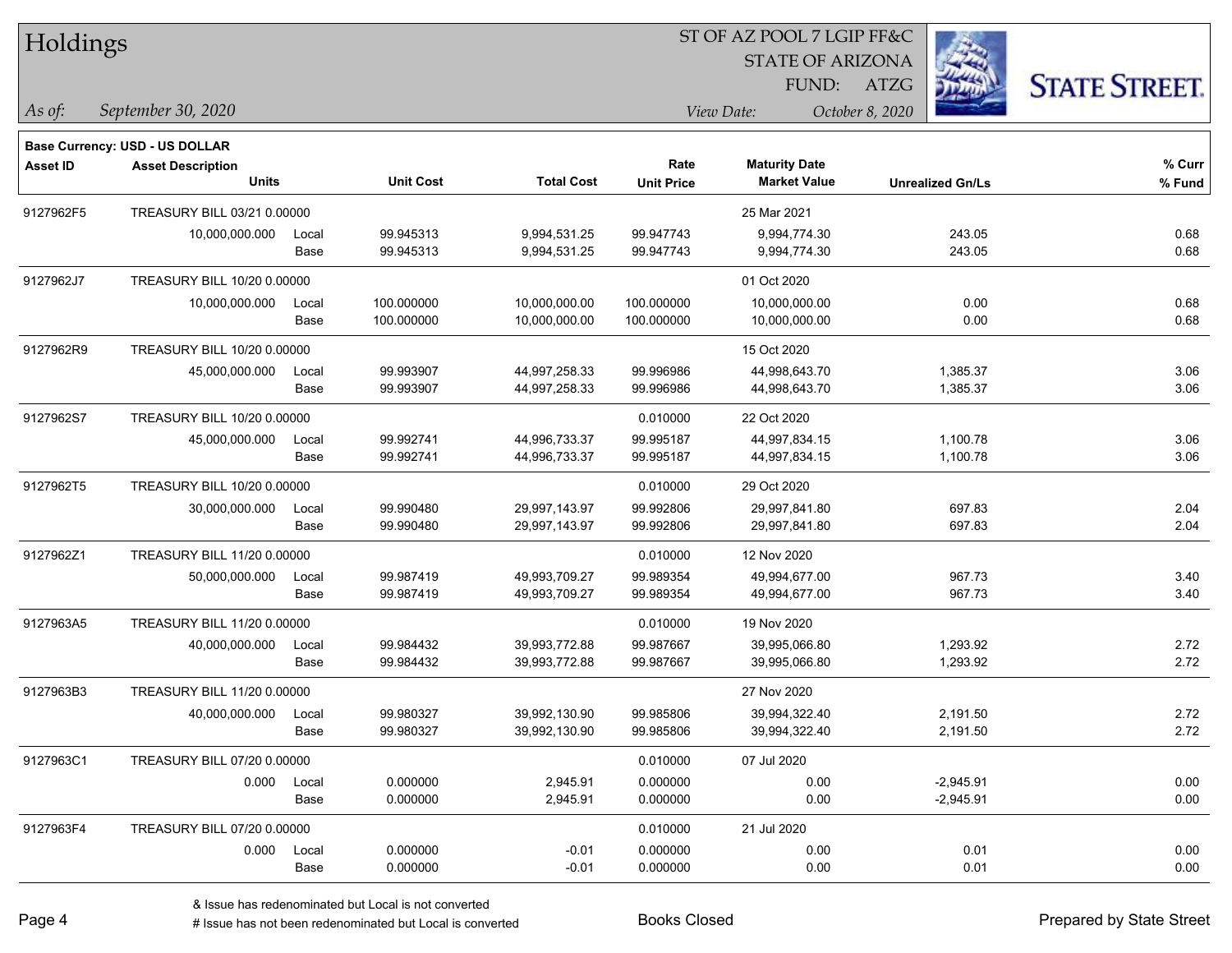| Holdings        |                                                                   |       |                  |                   |                   | ST OF AZ POOL 7 LGIP FF&C |                         |                      |
|-----------------|-------------------------------------------------------------------|-------|------------------|-------------------|-------------------|---------------------------|-------------------------|----------------------|
|                 |                                                                   |       |                  |                   |                   | <b>STATE OF ARIZONA</b>   |                         |                      |
|                 |                                                                   |       |                  |                   |                   | FUND:                     | ATZG                    | <b>STATE STREET.</b> |
| As of:          | September 30, 2020                                                |       |                  |                   |                   | View Date:                | October 8, 2020         |                      |
|                 |                                                                   |       |                  |                   |                   |                           |                         |                      |
| <b>Asset ID</b> | <b>Base Currency: USD - US DOLLAR</b><br><b>Asset Description</b> |       |                  |                   | Rate              | <b>Maturity Date</b>      |                         | % Curr               |
|                 | <b>Units</b>                                                      |       | <b>Unit Cost</b> | <b>Total Cost</b> | <b>Unit Price</b> | <b>Market Value</b>       | <b>Unrealized Gn/Ls</b> | % Fund               |
| 9127963G2       | TREASURY BILL 07/20 0.00000                                       |       |                  |                   | 0.010000          | 28 Jul 2020               |                         |                      |
|                 | 0.000                                                             | Local | 0.000000         | $-0.04$           | 0.000000          | 0.00                      | 0.04                    | 0.00                 |
|                 |                                                                   | Base  | 0.000000         | $-0.04$           | 0.000000          | 0.00                      | 0.04                    | 0.00                 |
| 9127963J6       | TREASURY BILL 12/20 0.00000                                       |       |                  |                   |                   | 10 Dec 2020               |                         |                      |
|                 | 30,000,000.000                                                    | Local | 99.974709        | 29,992,412.77     | 99.981528         | 29,994,458.40             | 2,045.63                | 2.04                 |
|                 |                                                                   | Base  | 99.974709        | 29,992,412.77     | 99.981528         | 29,994,458.40             | 2,045.63                | 2.04                 |
| 9127963K3       | TREASURY BILL 12/20 0.00000                                       |       |                  |                   | 0.010000          | 17 Dec 2020               |                         |                      |
|                 | 20,000,000.000                                                    | Local | 99.968986        | 19,993,797.27     | 99.980215         | 19,996,043.00             | 2,245.73                | 1.36                 |
|                 |                                                                   | Base  | 99.968986        | 19,993,797.27     | 99.980215         | 19,996,043.00             | 2,245.73                | 1.36                 |
| 9127963L1       | TREASURY BILL 12/20 0.00000                                       |       |                  |                   | 0.010000          | 24 Dec 2020               |                         |                      |
|                 | 50,000,000.000                                                    | Local | 99.977250        | 49,988,624.92     | 99.976368         | 49,988,184.00             | $-440.92$               | 3.40                 |
|                 |                                                                   | Base  | 99.977250        | 49,988,624.92     | 99.976368         | 49,988,184.00             | $-440.92$               | 3.40                 |
| 9127963M9       | TREASURY BILL 08/20 0.00000                                       |       |                  |                   | 0.010000          | 04 Aug 2020               |                         |                      |
|                 | 0.000                                                             | Local | 0.000000         | 3,766.02          | 0.000000          | 0.00                      | $-3,766.02$             | 0.00                 |
|                 |                                                                   | Base  | 0.000000         | 3,766.02          | 0.000000          | 0.00                      | $-3,766.02$             | 0.00                 |
| 9127963P2       | TREASURY BILL 08/20 0.00000                                       |       |                  |                   | 0.010000          | 18 Aug 2020               |                         |                      |
|                 | 0.000                                                             | Local | 0.000000         | $-0.02$           | 0.000000          | 0.00                      | 0.02                    | 0.00                 |
|                 |                                                                   | Base  | 0.000000         | $-0.02$           | 0.000000          | 0.00                      | 0.02                    | 0.00                 |
| 9127963Q0       | TREASURY BILL 08/20 0.00000                                       |       |                  |                   |                   | 25 Aug 2020               |                         |                      |
|                 | 0.000                                                             | Local | 0.000000         | $-0.03$           | 0.000000          | 0.00                      | 0.03                    | 0.00                 |
|                 |                                                                   | Base  | 0.000000         | $-0.03$           | 0.000000          | 0.00                      | 0.03                    | 0.00                 |
| 9127963R8       | TREASURY BILL 09/20 0.00000                                       |       |                  |                   | 0.010000          | 01 Sep 2020               |                         |                      |
|                 | 0.000                                                             | Local | 0.000000         | $-0.01$           | 0.000000          | 0.00                      | 0.01                    | 0.00                 |
|                 |                                                                   | Base  | 0.000000         | $-0.01$           | 0.000000          | 0.00                      | 0.01                    | 0.00                 |
| 9127963T4       | TREASURY BILL 01/21 0.00000                                       |       |                  |                   | 0.010000          | 07 Jan 2021               |                         |                      |
|                 | 10,000,000.000                                                    | Local | 99.956145        | 9,995,614.50      | 99.975467         | 9,997,546.70              | 1,932.20                | 0.68                 |
|                 |                                                                   | Base  | 99.956145        | 9,995,614.50      | 99.975467         | 9,997,546.70              | 1,932.20                | 0.68                 |
| 9127963U1       | TREASURY BILL 01/21 0.00000                                       |       |                  |                   | 0.010000          | 14 Jan 2021               |                         |                      |
|                 | 10,000,000.000                                                    | Local | 99.956250        | 9,995,625.02      | 99.970469         | 9,997,046.90              | 1,421.88                | 0.68                 |
|                 |                                                                   | Base  | 99.956250        | 9,995,625.02      | 99.970469         | 9,997,046.90              | 1,421.88                | 0.68                 |

denote the redenominated but Local is converted Books Closed Prepared by State Street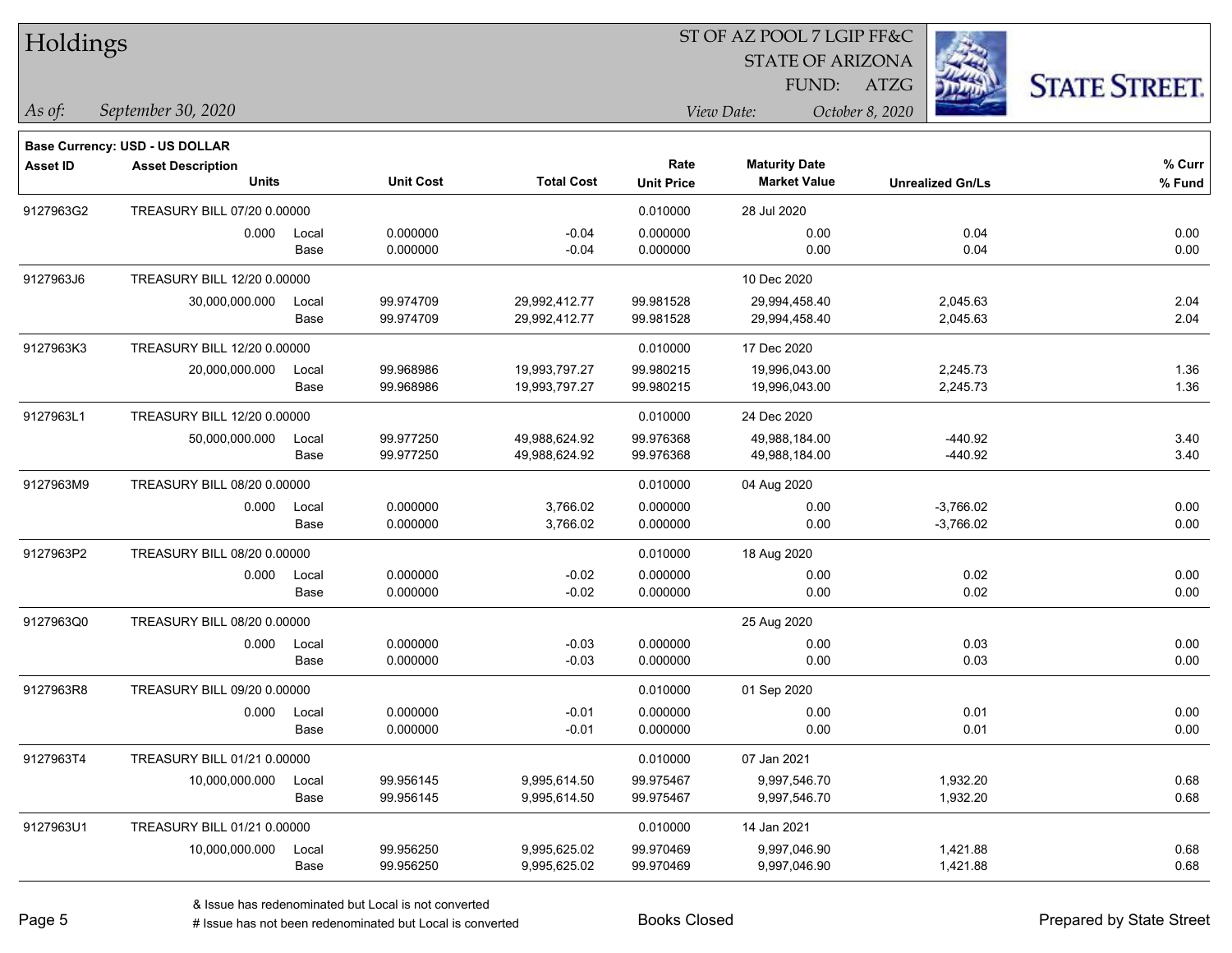| Holdings        |                                          |               |                        |                                |                           | <b>STATE OF ARIZONA</b>                     |                         |                      |
|-----------------|------------------------------------------|---------------|------------------------|--------------------------------|---------------------------|---------------------------------------------|-------------------------|----------------------|
|                 |                                          |               |                        |                                |                           | FUND:                                       | <b>ATZG</b>             | <b>STATE STREET.</b> |
| As of:          | September 30, 2020                       |               |                        |                                |                           | View Date:                                  | October 8, 2020         |                      |
|                 | Base Currency: USD - US DOLLAR           |               |                        |                                |                           |                                             |                         |                      |
| <b>Asset ID</b> | <b>Asset Description</b><br><b>Units</b> |               | <b>Unit Cost</b>       | <b>Total Cost</b>              | Rate<br><b>Unit Price</b> | <b>Maturity Date</b><br><b>Market Value</b> | <b>Unrealized Gn/Ls</b> | $%$ Curr<br>% Fund   |
| 9127963V9       | TREASURY BILL 01/21 0.00000              |               |                        |                                | 0.010000                  | 21 Jan 2021                                 |                         |                      |
|                 | 10,000,000.000                           | Local<br>Base | 99.959556<br>99.959556 | 9,995,955.57<br>9,995,955.57   | 99.968111<br>99.968111    | 9,996,811.10<br>9,996,811.10                | 855.53<br>855.53        | 0.68<br>0.68         |
| 9127963W7       | TREASURY BILL 02/21 0.00000              |               |                        |                                | 0.010000                  | 04 Feb 2021                                 |                         |                      |
|                 | 10,000,000.000                           | Local<br>Base | 99.962900<br>99.962900 | 9,996,289.99<br>9,996,289.99   | 99.964125<br>99.964125    | 9,996,412.50<br>9,996,412.50                | 122.51<br>122.51        | 0.68<br>0.68         |
| 9127963X5       | TREASURY BILL 09/20 0.00000              |               |                        |                                | 0.010000                  | 08 Sep 2020                                 |                         |                      |
|                 | 0.000                                    | Local<br>Base | 0.000000<br>0.000000   | $-0.02$<br>$-0.02$             | 0.000000<br>0.000000      | 0.00<br>0.00                                | 0.02<br>0.02            | 0.00<br>0.00         |
| 9127964A4       | TREASURY BILL 09/20 0.00000              |               |                        |                                | 0.010000                  | 29 Sep 2020                                 |                         |                      |
|                 | 0.000                                    | Local<br>Base | 0.000000<br>0.000000   | $-0.04$<br>$-0.04$             | 0.000000<br>0.000000      | 0.00<br>0.00                                | 0.04<br>0.04            | 0.00<br>0.00         |
| 9127964C0       | TREASURY BILL 02/21 0.00000              |               |                        |                                | 0.010000                  | 11 Feb 2021                                 |                         |                      |
|                 | 10,000,000.000                           | Local<br>Base | 99.957514<br>99.957514 | 9,995,751.38<br>9,995,751.38   | 99.961208<br>99.961208    | 9,996,120.80<br>9,996,120.80                | 369.42<br>369.42        | 0.68<br>0.68         |
| 9127964D8       | TREASURY BILL 02/21 0.00000              |               |                        |                                | 0.010000                  | 18 Feb 2021                                 |                         |                      |
|                 | 10,000,000.000                           | Local<br>Base | 99.954305<br>99.954305 | 9,995,430.54<br>9,995,430.54   | 99.961111<br>99.961111    | 9,996,111.10<br>9,996,111.10                | 680.56<br>680.56        | 0.68<br>0.68         |
| 9127964F3       | TREASURY BILL 03/21 0.00000              |               |                        |                                | 0.010000                  | 04 Mar 2021                                 |                         |                      |
|                 | 10,000,000.000                           | Local<br>Base | 99.952945<br>99.952945 | 9,995,294.45<br>9,995,294.45   | 99.957222<br>99.957222    | 9,995,722.20<br>9,995,722.20                | 427.75<br>427.75        | 0.68<br>0.68         |
| 9127964H9       | TREASURY BILL 10/20 0.00000              |               |                        |                                |                           | 13 Oct 2020                                 |                         |                      |
|                 | 20,000,000.000                           | Local<br>Base | 99.996750<br>99.996750 | 19,999,349.99<br>19,999,349.99 | 99.997458<br>99.997458    | 19,999,491.60<br>19,999,491.60              | 141.61<br>141.61        | 1.36<br>1.36         |
| 9127964J5       | TREASURY BILL 10/20 0.00000              |               |                        |                                |                           | 20 Oct 2020                                 |                         |                      |
|                 | 10,000,000.000                           | Local<br>Base | 99.991819<br>99.991819 | 9,999,181.94<br>9,999,181.94   | 99.996042<br>99.996042    | 9,999,604.20<br>9,999,604.20                | 422.26<br>422.26        | 0.68<br>0.68         |
| 9127964K2       | TREASURY BILL 10/20 0.00000              |               |                        |                                |                           | 27 Oct 2020                                 |                         |                      |
|                 | 30,000,000.000                           | Local<br>Base | 99.989716<br>99.989716 | 29,996,914.67<br>29,996,914.67 | 99.994403<br>99.994403    | 29,998,320.90<br>29,998,320.90              | 1,406.23<br>1,406.23    | 2.04<br>2.04         |

 $TT = 1.11$ 

ST OF AZ POOL 7 LGIP FF&C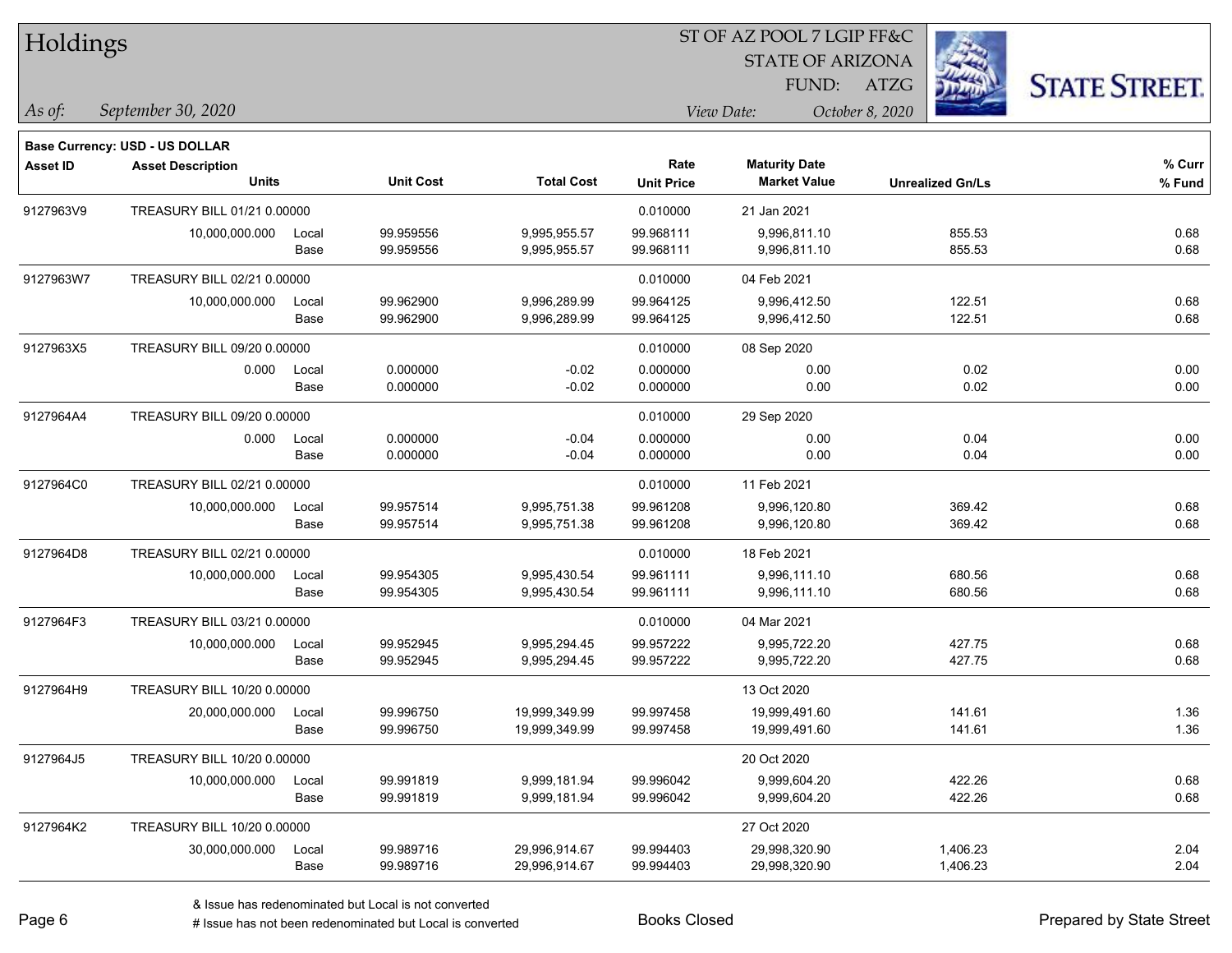| Holdings        |                                                                   |       |                  |                   |                   | ST OF AZ POOL 7 LGIP FF&C |                         |                      |
|-----------------|-------------------------------------------------------------------|-------|------------------|-------------------|-------------------|---------------------------|-------------------------|----------------------|
|                 |                                                                   |       |                  |                   |                   | <b>STATE OF ARIZONA</b>   |                         |                      |
|                 |                                                                   |       |                  |                   |                   | FUND:                     | <b>ATZG</b>             | <b>STATE STREET.</b> |
| As of:          | September 30, 2020                                                |       |                  |                   |                   | View Date:                | October 8, 2020         |                      |
|                 |                                                                   |       |                  |                   |                   |                           |                         |                      |
| <b>Asset ID</b> | <b>Base Currency: USD - US DOLLAR</b><br><b>Asset Description</b> |       |                  |                   | Rate              | <b>Maturity Date</b>      |                         | $%$ Curr             |
|                 | <b>Units</b>                                                      |       | <b>Unit Cost</b> | <b>Total Cost</b> | <b>Unit Price</b> | <b>Market Value</b>       | <b>Unrealized Gn/Ls</b> | % Fund               |
| 9127964M8       | TREASURY BILL 03/21 0.00000                                       |       |                  |                   | 0.010000          | 11 Mar 2021               |                         |                      |
|                 | 10,000,000.000                                                    | Local | 99.948569        | 9,994,856.93      | 99.953333         | 9.995.333.30              | 476.37                  | 0.68                 |
|                 |                                                                   | Base  | 99.948569        | 9,994,856.93      | 99.953333         | 9,995,333.30              | 476.37                  | 0.68                 |
| 9127964N6       | TREASURY BILL 03/21 0.00000                                       |       |                  |                   | 0.010000          | 18 Mar 2021               |                         |                      |
|                 | 10,000,000.000                                                    | Local | 99.942600        | 9,994,260.03      | 99.951000         | 9,995,100.00              | 839.97                  | 0.68                 |
|                 |                                                                   | Base  | 99.942600        | 9,994,260.03      | 99.951000         | 9,995,100.00              | 839.97                  | 0.68                 |
| 9127964P1       | TREASURY BILL 04/21 0.00000                                       |       |                  |                   | 0.010000          | 01 Apr 2021               |                         |                      |
|                 | 10,000,000.000                                                    | Local | 99.945653        | 9,994,565.30      | 99.943125         | 9,994,312.50              | $-252.80$               | 0.68                 |
|                 |                                                                   | Base  | 99.945653        | 9,994,565.30      | 99.943125         | 9,994,312.50              | $-252.80$               | 0.68                 |
| 9127964Q9       | TREASURY BILL 11/20 0.00000                                       |       |                  |                   | 0.010000          | 03 Nov 2020               |                         |                      |
|                 | 30,000,000.000                                                    | Local | 99.988380        | 29,996,513.96     | 99.991521         | 29,997,456.30             | 942.34                  | 2.04                 |
|                 |                                                                   | Base  | 99.988380        | 29,996,513.96     | 99.991521         | 29,997,456.30             | 942.34                  | 2.04                 |
| 9127964R7       | TREASURY BILL 11/20 0.00000                                       |       |                  |                   | 0.010000          | 10 Nov 2020               |                         |                      |
|                 | 30,000,000.000                                                    | Local | 99.985778        | 29,995,733.29     | 99.991389         | 29,997,416.70             | 1,683.41                | 2.04                 |
|                 |                                                                   | Base  | 99.985778        | 29,995,733.29     | 99.991389         | 29,997,416.70             | 1,683.41                | 2.04                 |
| 9127964S5       | TREASURY BILL 11/20 0.00000                                       |       |                  |                   |                   | 17 Nov 2020               |                         |                      |
|                 | 20,000,000.000                                                    | Local | 99.986944        | 19,997,388.81     | 99.988250         | 19,997,650.00             | 261.19                  | 1.36                 |
|                 |                                                                   | Base  | 99.986944        | 19,997,388.81     | 99.988250         | 19,997,650.00             | 261.19                  | 1.36                 |
| 9127964T3       | TREASURY BILL 11/20 0.00000                                       |       |                  |                   | 0.010000          | 24 Nov 2020               |                         |                      |
|                 | 40,000,000.000                                                    | Local | 99.985300        | 39,994,120.00     | 99.986875         | 39,994,750.00             | 630.00                  | 2.72                 |
|                 |                                                                   | Base  | 99.985300        | 39,994,120.00     | 99.986875         | 39,994,750.00             | 630.00                  | 2.72                 |
| 9127964U0       | TREASURY BILL 12/20 0.00000                                       |       |                  |                   |                   | 01 Dec 2020               |                         |                      |
|                 | 20,000,000.000                                                    | Local | 99.982039        | 19,996,407.78     | 99.984970         | 19,996,994.00             | 586.22                  | 1.36                 |
|                 |                                                                   | Base  | 99.982039        | 19,996,407.78     | 99.984970         | 19,996,994.00             | 586.22                  | 1.36                 |
| 9127965C9       | CASH MGMT BILL 12/20 0.00000                                      |       |                  |                   |                   | 15 Dec 2020               |                         |                      |
|                 | 20,000,000.000                                                    | Local | 99.977083        | 19,995,416.66     | 99.978125         | 19,995,625.00             | 208.34                  | 1.36                 |
|                 |                                                                   | Base  | 99.977083        | 19,995,416.66     | 99.978125         | 19,995,625.00             | 208.34                  | 1.36                 |
| 9127965D7       | CASH MGMT BILL 12/20 0.00000                                      |       |                  |                   | 0.010000          | 22 Dec 2020               |                         |                      |
|                 | 40,000,000.000                                                    | Local | 99.972035        | 39,988,813.83     | 99.980639         | 39,992,255.60             | 3,441.77                | 2.72                 |
|                 |                                                                   | Base  | 99.972035        | 39,988,813.83     | 99.980639         | 39,992,255.60             | 3,441.77                | 2.72                 |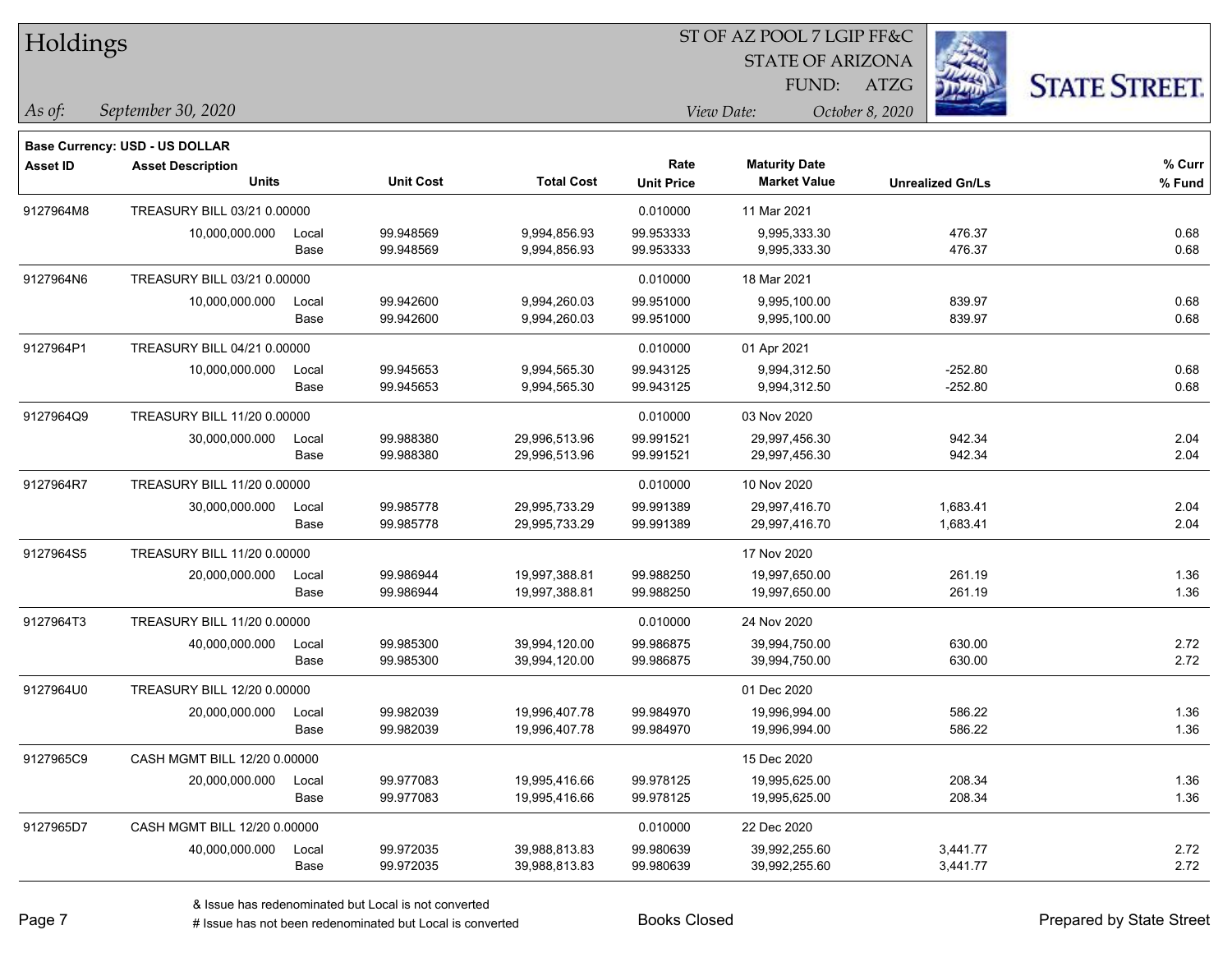| Holdings        |                                          |               |                        |                                | 51 OF AZ POOL 7 LGIP FF&C |                                             |                         |                      |  |  |
|-----------------|------------------------------------------|---------------|------------------------|--------------------------------|---------------------------|---------------------------------------------|-------------------------|----------------------|--|--|
|                 |                                          |               |                        |                                |                           | <b>STATE OF ARIZONA</b>                     | Ź.                      |                      |  |  |
|                 |                                          |               |                        |                                |                           | FUND:                                       | ATZG                    | <b>STATE STREET.</b> |  |  |
| As of:          | September 30, 2020                       |               |                        |                                |                           | View Date:                                  | October 8, 2020         |                      |  |  |
|                 | Base Currency: USD - US DOLLAR           |               |                        |                                |                           |                                             |                         |                      |  |  |
| <b>Asset ID</b> | <b>Asset Description</b><br><b>Units</b> |               | <b>Unit Cost</b>       | <b>Total Cost</b>              | Rate<br><b>Unit Price</b> | <b>Maturity Date</b><br><b>Market Value</b> | <b>Unrealized Gn/Ls</b> | $%$ Curr<br>% Fund   |  |  |
| 9127965F2       | CASH MGMT BILL 12/20 0.00000             |               |                        |                                | 0.010000                  | 29 Dec 2020                                 |                         |                      |  |  |
|                 | 40,000,000.000                           | Local<br>Base | 99.970914<br>99.970914 | 39,988,365.72<br>39,988,365.72 | 99.977750<br>99.977750    | 39,991,100.00<br>39,991,100.00              | 2,734.28<br>2,734.28    | 2.72<br>2.72         |  |  |
| 912796A58       | CASH MGMT BILL 01/21 0.00000             |               |                        |                                |                           | 05 Jan 2021                                 |                         |                      |  |  |
|                 | 20,000,000.000                           | Local<br>Base | 99.974160<br>99.974160 | 19,994,832.00<br>19,994,832.00 | 99.974667<br>99.974667    | 19,994,933.40<br>19,994,933.40              | 101.40<br>101.40        | 1.36<br>1.36         |  |  |
| 912796A66       | CASH MGMT BILL 01/21 0.00000             |               |                        |                                | 0.010000                  | 12 Jan 2021                                 |                         |                      |  |  |
|                 | 20,000,000.000                           | Local<br>Base | 99.968156<br>99.968156 | 19,993,631.17<br>19,993,631.17 | 99.978542<br>99.978542    | 19,995,708.40<br>19,995,708.40              | 2,077.23<br>2,077.23    | 1.36<br>1.36         |  |  |
| 912796A74       | CASH MGMT BILL 01/21 0.00000             |               |                        |                                |                           | 19 Jan 2021                                 |                         |                      |  |  |
|                 | 10,000,000.000                           | Local<br>Base | 99.964556<br>99.964556 | 9,996,455.56<br>9,996,455.56   | 99.967917<br>99.967917    | 9,996,791.70<br>9,996,791.70                | 336.14<br>336.14        | 0.68<br>0.68         |  |  |
| 912796A82       | CASH MGMT BILL 01/21 0.00000             |               |                        |                                |                           | 26 Jan 2021                                 |                         |                      |  |  |
|                 | 10,000,000.000                           | Local<br>Base | 99.964543<br>99.964543 | 9,996,454.25<br>9,996,454.25   | 99.959375<br>99.959375    | 9,995,937.50<br>9,995,937.50                | $-516.75$<br>$-516.75$  | 0.68<br>0.68         |  |  |
| 912796SU4       | TREASURY BILL 11/19 0.00000              |               |                        |                                |                           | 29 Nov 2019                                 |                         |                      |  |  |
|                 | 0.000                                    | Local<br>Base | 0.000000<br>0.000000   | $-3,237.61$<br>$-3,237.61$     | 0.000000<br>0.000000      | 0.00<br>0.00                                | 3,237.61<br>3,237.61    | 0.00<br>0.00         |  |  |
| 912796SZ3       | TREASURY BILL 07/20 0.00000              |               |                        |                                | 0.010000                  | 16 Jul 2020                                 |                         |                      |  |  |
|                 | 0.000                                    | Local<br>Base | 0.000000<br>0.000000   | $-0.01$<br>$-0.01$             | 0.000000<br>0.000000      | 0.00<br>0.00                                | 0.01<br>0.01            | 0.00<br>0.00         |  |  |
| 912796TN9       | TREASURY BILL 10/20 0.00000              |               |                        |                                | 0.010000                  | 08 Oct 2020                                 |                         |                      |  |  |
|                 | 35,000,000.000                           | Local<br>Base | 99.997056<br>99.997056 | 34,998,969.44<br>34,998,969.44 | 99.998760<br>99.998760    | 34,999,566.00<br>34,999,566.00              | 596.56<br>596.56        | 2.38<br>2.38         |  |  |
| 912796TP4       | TREASURY BILL 11/20 0.00000              |               |                        |                                | 0.010000                  | 05 Nov 2020                                 |                         |                      |  |  |
|                 | 30,000,000.000                           | Local<br>Base | 99.989451<br>99.989451 | 29,996,835.40<br>29,996,835.40 | 99.991500<br>99.991500    | 29,997,450.00<br>29,997,450.00              | 614.60<br>614.60        | 2.04<br>2.04         |  |  |
| 912796TU3       | TREASURY BILL 12/20 0.00000              |               |                        |                                | 0.010000                  | 03 Dec 2020                                 |                         |                      |  |  |
|                 | 50,000,000.000                           | Local<br>Base | 99.980207<br>99.980207 | 49,990,103.74<br>49,990,103.74 | 99.983375<br>99.983375    | 49,991,687.50<br>49,991,687.50              | 1,583.76<br>1,583.76    | 3.40<br>3.40         |  |  |

 $ST$  OF A Z POOL 7 LCIP FF&C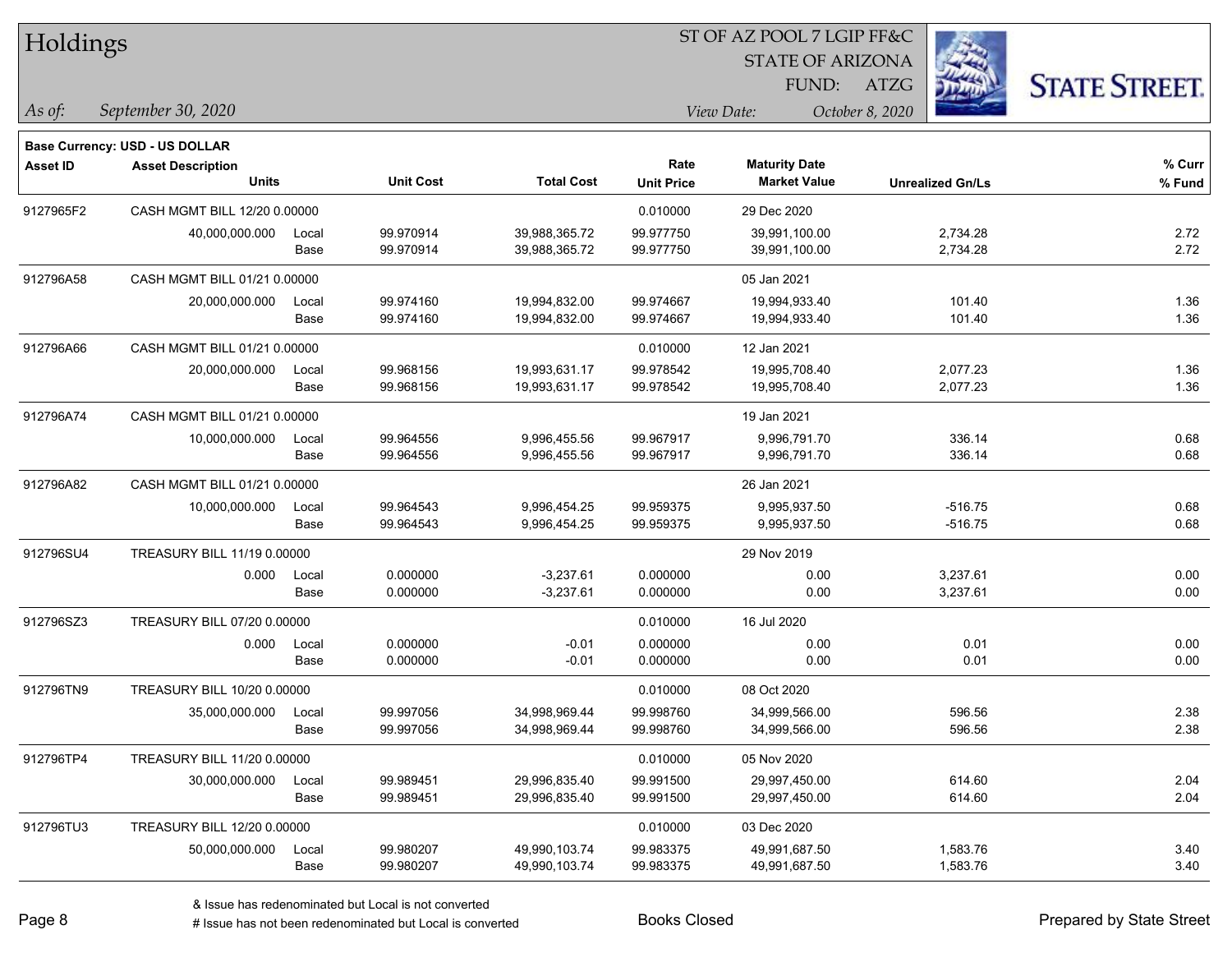| Holdings                                                                                                                                                                                                                                                                                                                                                                                                                                                                                                                                                                                                                                                                                                                                                                       |                                       |                             |                                                           |                   |                     | ST OF AZ POOL 7 LGIP FF&C                   |                         |                          |
|--------------------------------------------------------------------------------------------------------------------------------------------------------------------------------------------------------------------------------------------------------------------------------------------------------------------------------------------------------------------------------------------------------------------------------------------------------------------------------------------------------------------------------------------------------------------------------------------------------------------------------------------------------------------------------------------------------------------------------------------------------------------------------|---------------------------------------|-----------------------------|-----------------------------------------------------------|-------------------|---------------------|---------------------------------------------|-------------------------|--------------------------|
|                                                                                                                                                                                                                                                                                                                                                                                                                                                                                                                                                                                                                                                                                                                                                                                |                                       |                             |                                                           |                   |                     | <b>STATE OF ARIZONA</b>                     |                         |                          |
|                                                                                                                                                                                                                                                                                                                                                                                                                                                                                                                                                                                                                                                                                                                                                                                |                                       |                             |                                                           |                   |                     | FUND: ATZG                                  |                         | <b>STATE STREET.</b>     |
| As of:                                                                                                                                                                                                                                                                                                                                                                                                                                                                                                                                                                                                                                                                                                                                                                         | September 30, 2020                    |                             |                                                           |                   |                     | View Date:                                  | October 8, 2020         |                          |
|                                                                                                                                                                                                                                                                                                                                                                                                                                                                                                                                                                                                                                                                                                                                                                                |                                       |                             |                                                           |                   |                     |                                             |                         |                          |
|                                                                                                                                                                                                                                                                                                                                                                                                                                                                                                                                                                                                                                                                                                                                                                                | <b>Base Currency: USD - US DOLLAR</b> |                             |                                                           |                   |                     |                                             |                         | % Curr                   |
|                                                                                                                                                                                                                                                                                                                                                                                                                                                                                                                                                                                                                                                                                                                                                                                |                                       |                             | <b>Unit Cost</b>                                          | <b>Total Cost</b> | <b>Unit Price</b>   | <b>Maturity Date</b><br><b>Market Value</b> | <b>Unrealized Gn/Ls</b> | % Fund                   |
| 912796TY5                                                                                                                                                                                                                                                                                                                                                                                                                                                                                                                                                                                                                                                                                                                                                                      |                                       |                             |                                                           |                   | 0.010000            | 31 Dec 2020                                 |                         |                          |
|                                                                                                                                                                                                                                                                                                                                                                                                                                                                                                                                                                                                                                                                                                                                                                                | 30,000,000.000                        | Local                       | 99.974511                                                 | 29,992,353.40     | 99.976250           | 29,992,875.00                               | 521.60                  | 2.04                     |
|                                                                                                                                                                                                                                                                                                                                                                                                                                                                                                                                                                                                                                                                                                                                                                                |                                       | Base                        | 99.974511                                                 | 29,992,353.40     | 99.976250           | 29,992,875.00                               | 521.60                  | 2.04                     |
| 912796UB3                                                                                                                                                                                                                                                                                                                                                                                                                                                                                                                                                                                                                                                                                                                                                                      |                                       |                             |                                                           |                   | 0.010000            | 02 Jul 2020                                 |                         |                          |
|                                                                                                                                                                                                                                                                                                                                                                                                                                                                                                                                                                                                                                                                                                                                                                                | 0.000                                 | Local                       | 0.000000                                                  | 77,805.00         | 0.000000            | 0.00                                        | $-77,805.00$            | 0.00                     |
|                                                                                                                                                                                                                                                                                                                                                                                                                                                                                                                                                                                                                                                                                                                                                                                |                                       | Base                        | 0.000000                                                  | 77,805.00         | 0.000000            | 0.00                                        | $-77,805.00$            | 0.00                     |
| 912796UC1                                                                                                                                                                                                                                                                                                                                                                                                                                                                                                                                                                                                                                                                                                                                                                      |                                       |                             |                                                           |                   |                     | 28 Jan 2021                                 |                         |                          |
|                                                                                                                                                                                                                                                                                                                                                                                                                                                                                                                                                                                                                                                                                                                                                                                | 10,000,000.000                        | Local                       | 99.957028                                                 | 9,995,702.79      | 99.966531           | 9,996,653.10                                | 950.31                  | 0.68                     |
|                                                                                                                                                                                                                                                                                                                                                                                                                                                                                                                                                                                                                                                                                                                                                                                |                                       | Base                        | 99.957028                                                 | 9,995,702.79      | 99.966531           | 9,996,653.10                                | 950.31                  | 0.68                     |
| 912796VP1                                                                                                                                                                                                                                                                                                                                                                                                                                                                                                                                                                                                                                                                                                                                                                      |                                       |                             |                                                           |                   |                     | 06 Aug 2019                                 |                         |                          |
|                                                                                                                                                                                                                                                                                                                                                                                                                                                                                                                                                                                                                                                                                                                                                                                | 0.000                                 | Local                       | 0.000000                                                  | $-2,421.88$       | 0.000000            | 0.00                                        | 2,421.88                | 0.00                     |
|                                                                                                                                                                                                                                                                                                                                                                                                                                                                                                                                                                                                                                                                                                                                                                                |                                       | Base                        |                                                           |                   | 0.000000            | 0.00                                        | 2,421.88                | 0.00                     |
| 912796WZ8                                                                                                                                                                                                                                                                                                                                                                                                                                                                                                                                                                                                                                                                                                                                                                      |                                       |                             |                                                           |                   |                     | 06 Aug 2020                                 |                         |                          |
|                                                                                                                                                                                                                                                                                                                                                                                                                                                                                                                                                                                                                                                                                                                                                                                | 0.000                                 | Local                       | 0.000000                                                  | 5,438.98          | 0.000000            | 0.00                                        | $-5,438.98$             | 0.00                     |
|                                                                                                                                                                                                                                                                                                                                                                                                                                                                                                                                                                                                                                                                                                                                                                                |                                       | Base                        |                                                           |                   |                     | 0.00                                        | $-5,438.98$             | 0.00                     |
| 912796XB0                                                                                                                                                                                                                                                                                                                                                                                                                                                                                                                                                                                                                                                                                                                                                                      |                                       | TREASURY BILL 03/20 0.00000 |                                                           |                   |                     | 17 Mar 2020                                 |                         |                          |
|                                                                                                                                                                                                                                                                                                                                                                                                                                                                                                                                                                                                                                                                                                                                                                                | 0.000                                 | Local                       | 0.000000                                                  | $-646.25$         | 0.000000            | 0.00                                        | 646.25                  | 0.00                     |
|                                                                                                                                                                                                                                                                                                                                                                                                                                                                                                                                                                                                                                                                                                                                                                                |                                       | Base                        |                                                           |                   |                     | 0.00                                        | 646.25                  | 0.00                     |
| Rate<br>Asset ID<br><b>Asset Description</b><br><b>Units</b><br>TREASURY BILL 12/20 0.00000<br>TREASURY BILL 07/20 0.00000<br>TREASURY BILL 01/21 0.00000<br>TREASURY BILL 08/19 0.00000<br>0.000000<br>$-2,421.88$<br>TREASURY BILL 08/20 0.00000<br>0.000000<br>5,438.98<br>0.000000<br>0.000000<br>$-646.25$<br>0.000000<br>912796XE4<br>TREASURY BILL 02/21 0.00000<br>99.952021<br>10,000,000.000<br>9,995,202.07<br>99.956403<br>Local<br>99.952021<br>9,995,202.07<br>99.956403<br>Base<br>91282CAA9<br>US TREASURY FRN 07/22 VAR<br>0.155025<br>5,000,000.000<br>99.990734<br>4,999,536.69<br>99.993007<br>Local<br>99.990734<br>4,999,536.69<br>99.993007<br>Base<br><b>US DOLLAR Total</b><br>1,000,000,000.000<br>999,875,691.79<br>Local<br>Base<br>999,875,691.79 | 25 Feb 2021                           |                             |                                                           |                   |                     |                                             |                         |                          |
|                                                                                                                                                                                                                                                                                                                                                                                                                                                                                                                                                                                                                                                                                                                                                                                |                                       |                             |                                                           |                   |                     | 9,995,640.30                                | 438.23                  | 0.68                     |
|                                                                                                                                                                                                                                                                                                                                                                                                                                                                                                                                                                                                                                                                                                                                                                                |                                       |                             |                                                           |                   |                     | 9,995,640.30                                | 438.23                  | 0.68                     |
|                                                                                                                                                                                                                                                                                                                                                                                                                                                                                                                                                                                                                                                                                                                                                                                |                                       |                             |                                                           |                   |                     | 31 Jul 2022                                 |                         |                          |
|                                                                                                                                                                                                                                                                                                                                                                                                                                                                                                                                                                                                                                                                                                                                                                                |                                       |                             |                                                           |                   |                     | 4,999,650.35                                | 113.66                  | 0.34                     |
|                                                                                                                                                                                                                                                                                                                                                                                                                                                                                                                                                                                                                                                                                                                                                                                |                                       |                             |                                                           |                   |                     | 4,999,650.35                                | 113.66                  | 0.34                     |
|                                                                                                                                                                                                                                                                                                                                                                                                                                                                                                                                                                                                                                                                                                                                                                                |                                       |                             |                                                           |                   |                     |                                             |                         |                          |
|                                                                                                                                                                                                                                                                                                                                                                                                                                                                                                                                                                                                                                                                                                                                                                                |                                       |                             |                                                           |                   |                     | 999,829,920.20                              | $-45,771.59$            | 68.08                    |
|                                                                                                                                                                                                                                                                                                                                                                                                                                                                                                                                                                                                                                                                                                                                                                                |                                       |                             |                                                           |                   |                     | 999,829,920.20                              | -45,771.59              | 68.08                    |
| <b>FIXED INCOME Total</b>                                                                                                                                                                                                                                                                                                                                                                                                                                                                                                                                                                                                                                                                                                                                                      |                                       |                             |                                                           |                   |                     |                                             |                         |                          |
|                                                                                                                                                                                                                                                                                                                                                                                                                                                                                                                                                                                                                                                                                                                                                                                | 1,000,000,000.000                     | Base                        |                                                           | 999,875,691.79    |                     | 999,829,920.20                              | $-45,771.59$            | 68.08                    |
|                                                                                                                                                                                                                                                                                                                                                                                                                                                                                                                                                                                                                                                                                                                                                                                |                                       |                             | & Issue has redenominated but Local is not converted      |                   |                     |                                             |                         |                          |
| Page 9                                                                                                                                                                                                                                                                                                                                                                                                                                                                                                                                                                                                                                                                                                                                                                         |                                       |                             | # Issue has not been redenominated but Local is converted |                   | <b>Books Closed</b> |                                             |                         | Prepared by State Street |

٦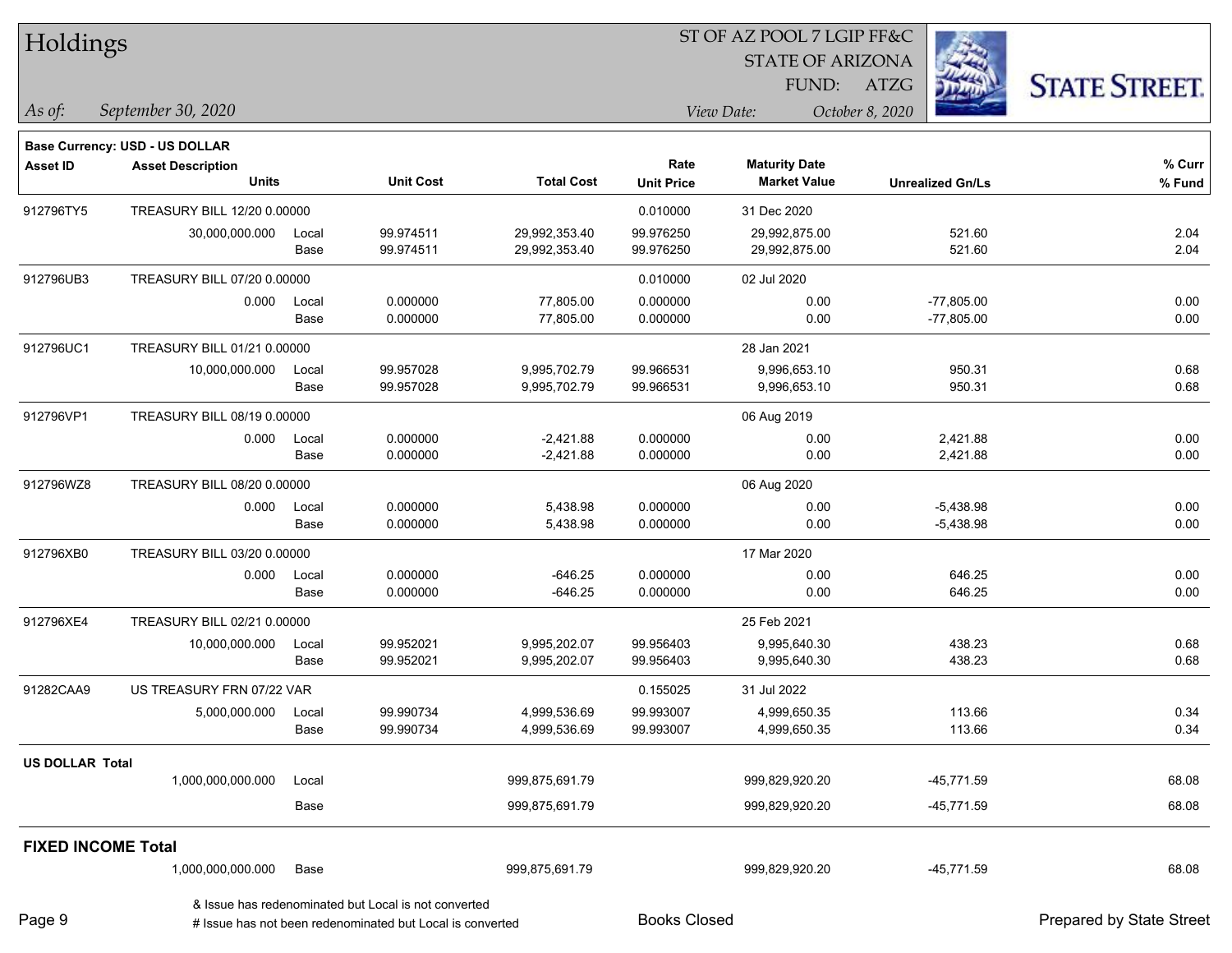| Holdings                                   |                                          |                  |                   |                           | ST OF AZ POOL 7 LGIP FF&C<br><b>STATE OF ARIZONA</b><br>FUND: | ATZG            |                         | <b>STATE STREET.</b> |
|--------------------------------------------|------------------------------------------|------------------|-------------------|---------------------------|---------------------------------------------------------------|-----------------|-------------------------|----------------------|
| September 30, 2020<br>$As$ of:             |                                          |                  |                   |                           | View Date:                                                    | October 8, 2020 |                         |                      |
| Base Currency: USD - US DOLLAR<br>Asset ID | <b>Asset Description</b><br><b>Units</b> | <b>Unit Cost</b> | <b>Total Cost</b> | Rate<br><b>Unit Price</b> | <b>Maturity Date</b><br><b>Market Value</b>                   |                 | <b>Unrealized Gn/Ls</b> | % Curr<br>% Fund     |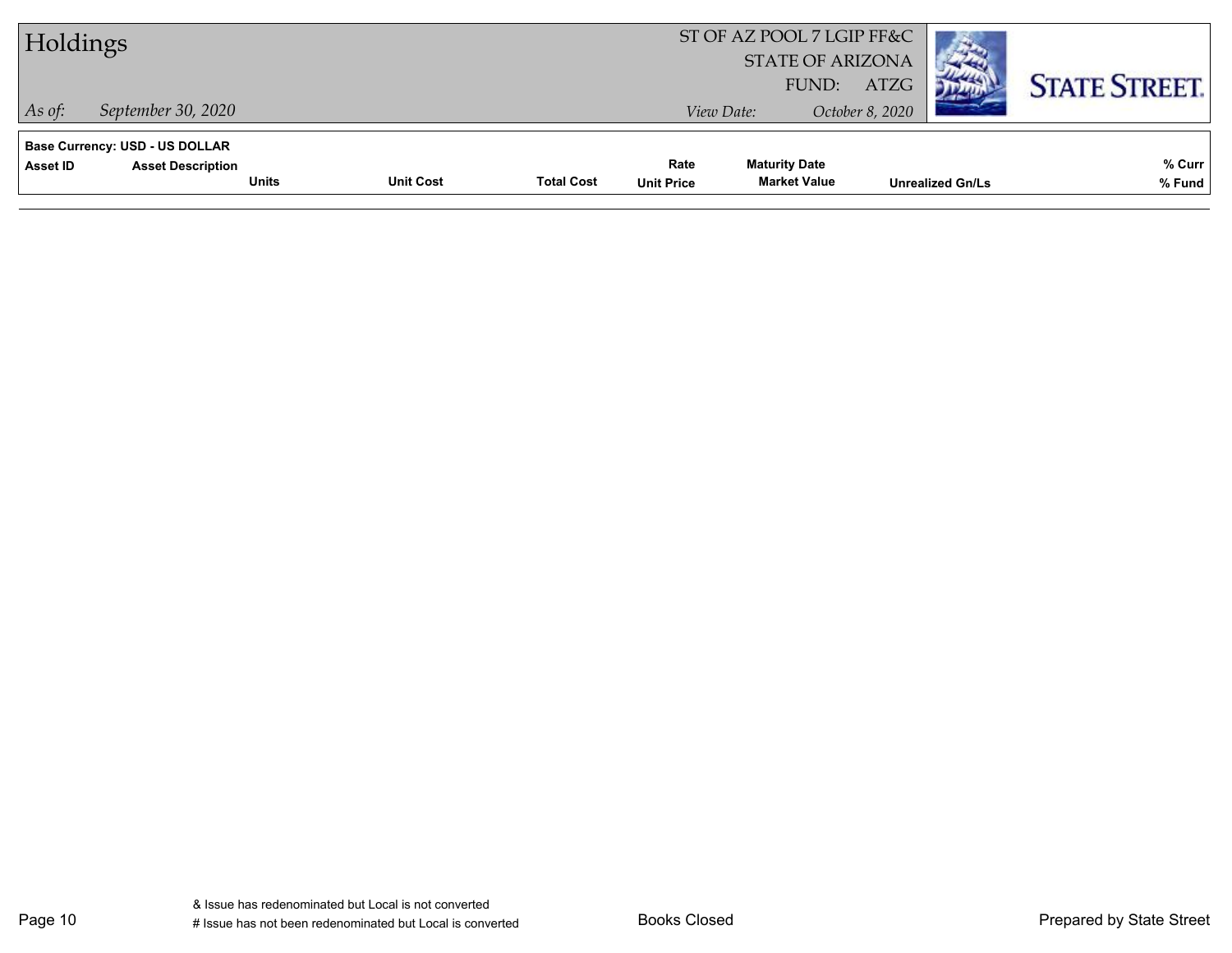|                                                                                               | 1,468,787,373.920                                   | Base             | 1,468,620,350.46  |  | 1,468,581,500.16                                              | $-38.850.30$            | 100.00               |  |  |  |
|-----------------------------------------------------------------------------------------------|-----------------------------------------------------|------------------|-------------------|--|---------------------------------------------------------------|-------------------------|----------------------|--|--|--|
| <b>FUND Total</b>                                                                             |                                                     |                  |                   |  |                                                               |                         |                      |  |  |  |
| <b>Base Currency: USD - US DOLLAR</b><br><b>Asset Description</b><br><b>Asset ID</b><br>Units |                                                     | <b>Unit Cost</b> | <b>Total Cost</b> |  | <b>Maturity Date</b><br><b>Market Value</b>                   | <b>Unrealized Gn/Ls</b> | % Curr<br>% Fund     |  |  |  |
| $\vert$ As of:                                                                                | September 30, 2020<br>October 8, 2020<br>View Date: |                  |                   |  |                                                               |                         |                      |  |  |  |
| Holdings                                                                                      |                                                     |                  |                   |  | ST OF AZ POOL 7 LGIP FF&C<br><b>STATE OF ARIZONA</b><br>FUND: | ATZG                    | <b>STATE STREET.</b> |  |  |  |
|                                                                                               |                                                     |                  |                   |  |                                                               |                         |                      |  |  |  |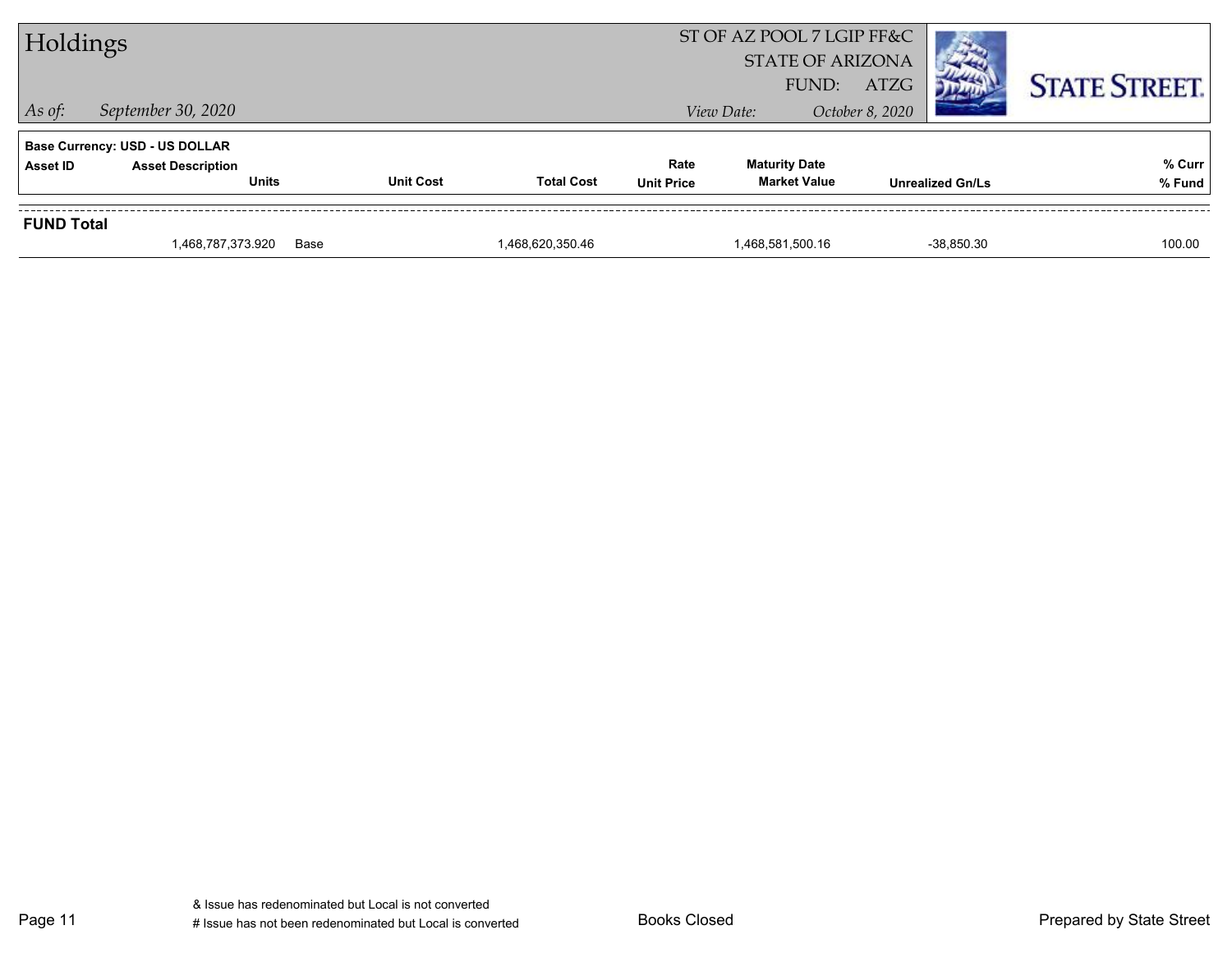## Holdings

## Currency Summary

*As of: September 30, 2020*

## ST OF AZ POOL 7 LGIP FF&C

STATE OF ARIZONA

FUND: ATZG



*View Date:October 8, 2020*

## **Base Currency:USD - US DOLLAR**

|                        |                   |       |                   |                     | % Currency |                         |                          |                           |
|------------------------|-------------------|-------|-------------------|---------------------|------------|-------------------------|--------------------------|---------------------------|
|                        | <b>Units</b>      |       | <b>Total Cost</b> | <b>Market Value</b> | % Fund     | <b>Unreal Sec Gn/Ls</b> | <b>Unreal Curr Gn/Ls</b> | <b>Total Unreal Gn/Ls</b> |
| <b>US DOLLAR</b>       |                   |       |                   |                     |            |                         | Exchange Rate:           | 1.000000                  |
| <b>CASH</b>            |                   |       |                   |                     |            |                         |                          |                           |
|                        | $-2,537.710$      | Local | $-2,537.71$       | $-2,537.71$         | 0.00       | 0.00                    |                          | 0.00                      |
|                        |                   | Base  | $-2,537.71$       | $-2,537.71$         | 0.00       | 0.00                    | 0.00                     | 0.00                      |
| <b>CASH EQUIVALENT</b> |                   |       |                   |                     |            |                         |                          |                           |
|                        | 468,789,911.630   | Local | 468,747,196.38    | 468,754,117.67      | 31.92      | 6,921.29                |                          | 6,921.29                  |
|                        |                   | Base  | 468,747,196.38    | 468,754,117.67      | 31.92      | 6,921.29                | 0.00                     | 6,921.29                  |
| <b>FIXED INCOME</b>    |                   |       |                   |                     |            |                         |                          |                           |
|                        | 1,000,000,000.000 | Local | 999,875,691.79    | 999,829,920.20      | 68.08      | $-45,771.59$            |                          | $-45,771.59$              |
|                        |                   | Base  | 999,875,691.79    | 999,829,920.20      | 68.08      | $-45,771.59$            | 0.00                     | $-45,771.59$              |
| <b>US DOLLAR Total</b> |                   |       |                   |                     |            |                         |                          |                           |
|                        | 1,468,787,373.920 | Local | 1,468,620,350.46  | 1,468,581,500.16    | 100.00     | $-38,850.30$            |                          | $-38,850.30$              |
|                        |                   | Base  | 1,468,620,350.46  | 1,468,581,500.16    | 100.00     | $-38,850.30$            | 0.00                     | $-38,850.30$              |
| <b>FUND Total</b>      |                   |       |                   |                     |            |                         |                          |                           |
|                        | 1,468,787,373.920 | Base  | 1,468,620,350.46  | 1,468,581,500.16    | 100.00     | $-38,850.30$            | 0.00                     | $-38,850.30$              |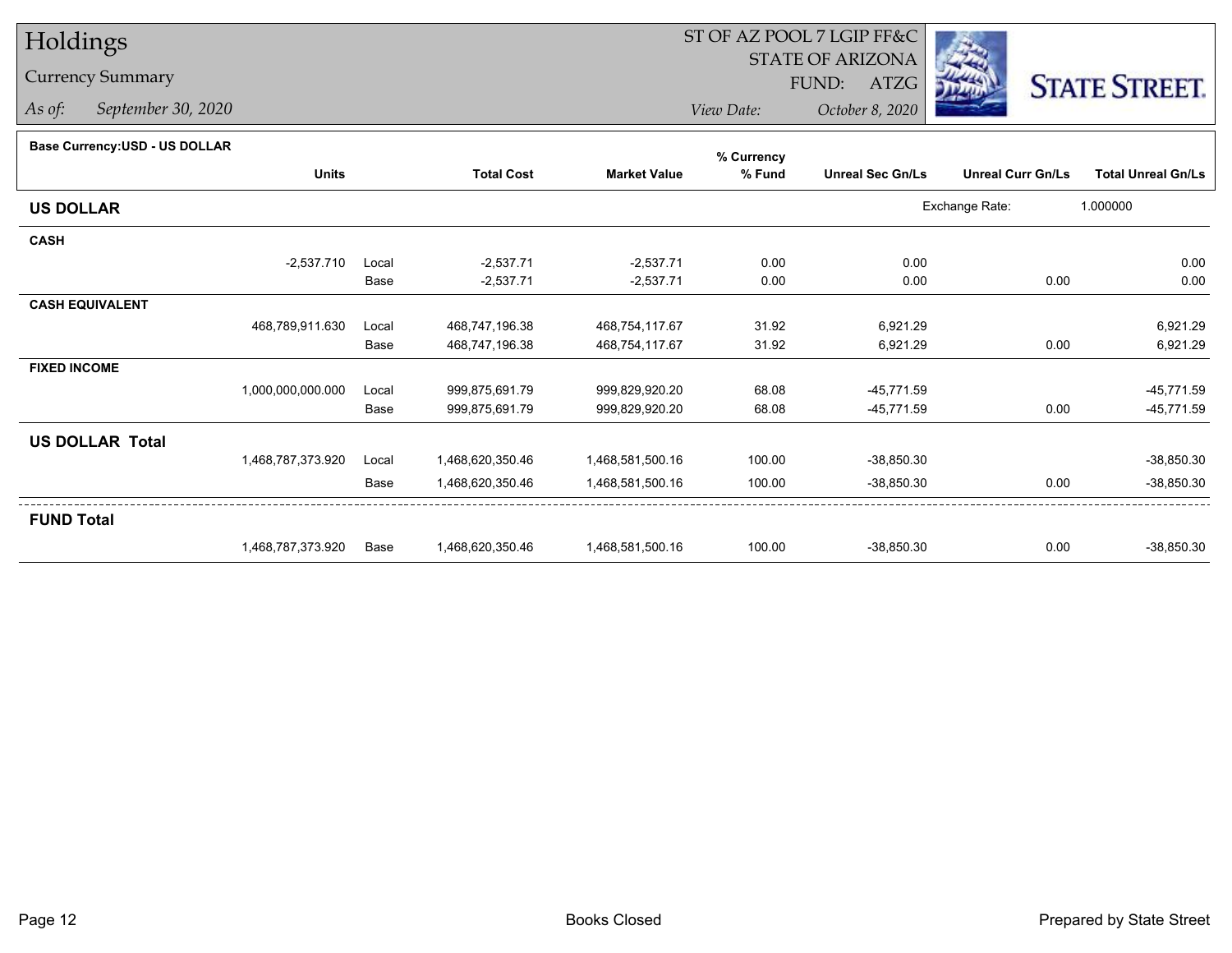| Holdings                     |                                |                   |                     |            | ST OF AZ POOL 7 LGIP FF&C |                          |                           |
|------------------------------|--------------------------------|-------------------|---------------------|------------|---------------------------|--------------------------|---------------------------|
|                              |                                |                   |                     |            | <b>STATE OF ARIZONA</b>   |                          |                           |
| <b>Asset Summary</b>         |                                |                   |                     |            | FUND:<br>ATZG             |                          | <b>STATE STREET.</b>      |
| September 30, 2020<br>As of: |                                |                   |                     | View Date: | October 8, 2020           |                          |                           |
|                              | Base Currency: USD - US DOLLAR |                   |                     |            |                           |                          |                           |
|                              | <b>Units</b>                   | <b>Total Cost</b> | <b>Market Value</b> | % Fund     | <b>Unreal Sec Gn/Ls</b>   | <b>Unreal Curr Gn/Ls</b> | <b>Total Unreal Gn/Ls</b> |
| <b>CASH</b>                  |                                |                   |                     |            |                           |                          |                           |
| <b>US DOLLAR</b>             |                                |                   |                     |            |                           |                          |                           |
|                              | $-2,537.710$                   | $-2,537.71$       | $-2,537.71$         | 0.00       | 0.00                      | 0.00                     | 0.00                      |
| <b>CASH Total</b>            |                                |                   |                     |            |                           |                          |                           |
|                              | $-2,537.710$                   | $-2,537.71$       | $-2,537.71$         | 0.00       | 0.00                      | 0.00                     | 0.00                      |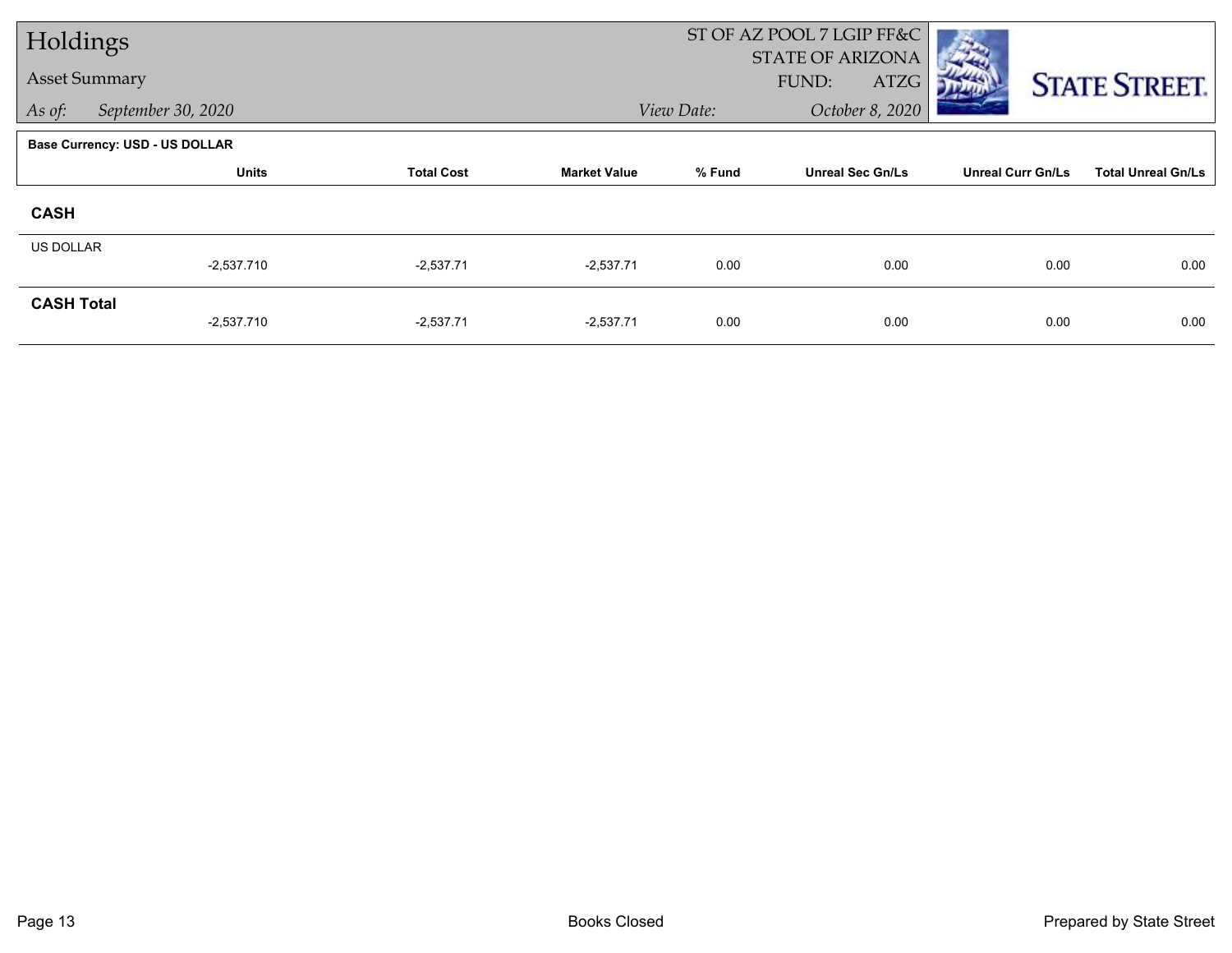| Holdings         |                                                 |                   |                     | ST OF AZ POOL 7 LGIP FF&C |                                          |                          |                           |
|------------------|-------------------------------------------------|-------------------|---------------------|---------------------------|------------------------------------------|--------------------------|---------------------------|
|                  | <b>Asset Summary</b>                            |                   |                     |                           | <b>STATE OF ARIZONA</b><br>FUND:<br>ATZG |                          | <b>STATE STREET.</b>      |
| As of:           | September 30, 2020                              | View Date:        |                     |                           | October 8, 2020                          |                          |                           |
|                  | <b>Base Currency: USD - US DOLLAR</b>           |                   |                     |                           |                                          |                          |                           |
|                  | <b>Units</b>                                    | <b>Total Cost</b> | <b>Market Value</b> | % Fund                    | <b>Unreal Sec Gn/Ls</b>                  | <b>Unreal Curr Gn/Ls</b> | <b>Total Unreal Gn/Ls</b> |
|                  | <b>CASH EQUIVALENT</b>                          |                   |                     |                           |                                          |                          |                           |
| <b>US DOLLAR</b> |                                                 |                   |                     |                           |                                          |                          |                           |
|                  | 468,789,911.630                                 | 468,747,196.38    | 468,754,117.67      | 31.92                     | 6,921.29                                 | 0.00                     | 6,921.29                  |
|                  | <b>CASH EQUIVALENT Total</b><br>468,789,911.630 | 468,747,196.38    | 468,754,117.67      | 31.92                     | 6,921.29                                 | 0.00                     | 6,921.29                  |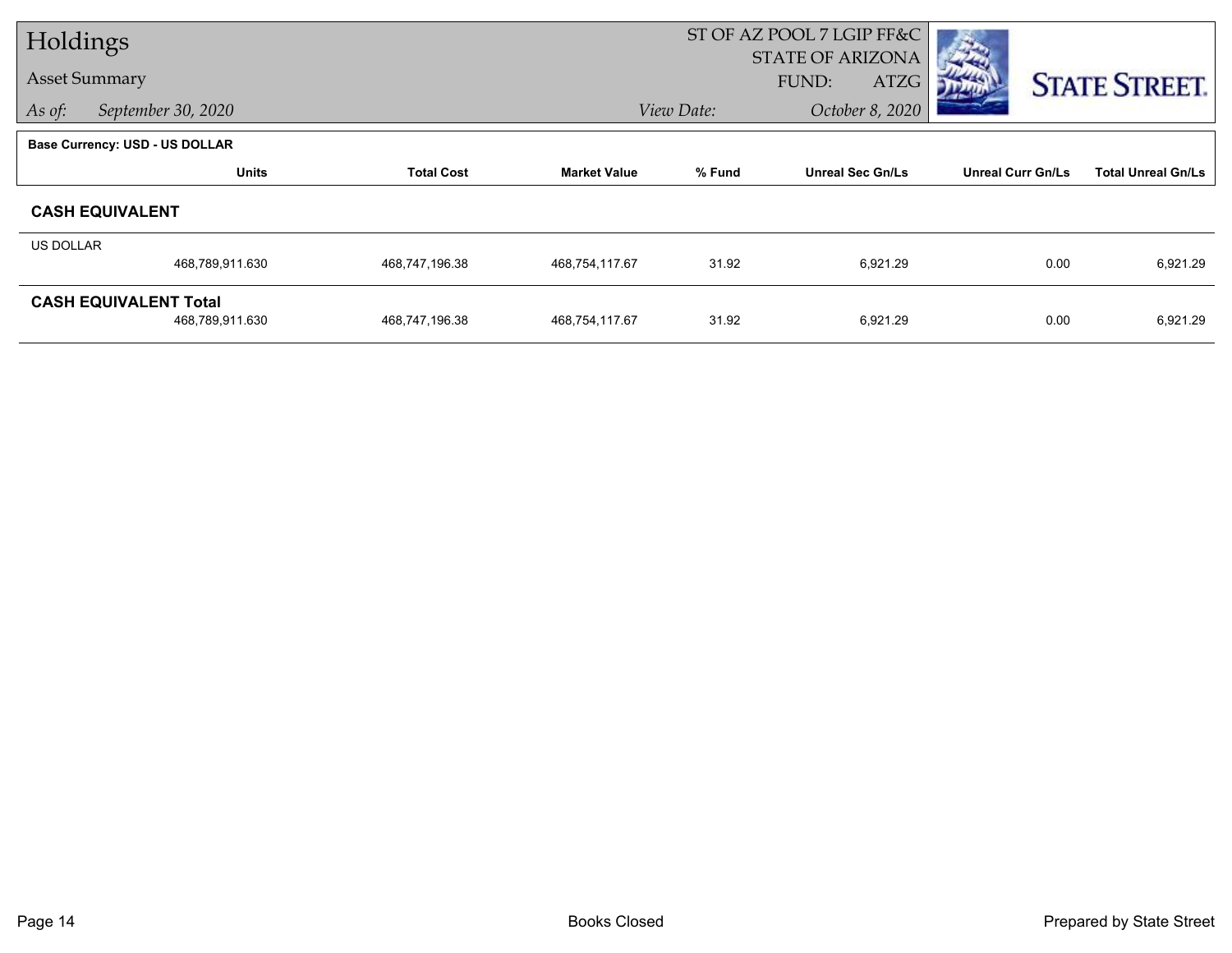| Holdings                     |                                                |                   |                     | ST OF AZ POOL 7 LGIP FF&C |                                          |                          |                           |
|------------------------------|------------------------------------------------|-------------------|---------------------|---------------------------|------------------------------------------|--------------------------|---------------------------|
| <b>Asset Summary</b>         |                                                |                   |                     |                           | <b>STATE OF ARIZONA</b><br>ATZG<br>FUND: |                          | <b>STATE STREET.</b>      |
| September 30, 2020<br>As of: |                                                |                   |                     | View Date:                | October 8, 2020                          |                          |                           |
|                              | <b>Base Currency: USD - US DOLLAR</b>          |                   |                     |                           |                                          |                          |                           |
|                              | <b>Units</b>                                   | <b>Total Cost</b> | <b>Market Value</b> | % Fund                    | <b>Unreal Sec Gn/Ls</b>                  | <b>Unreal Curr Gn/Ls</b> | <b>Total Unreal Gn/Ls</b> |
|                              | <b>FIXED INCOME</b>                            |                   |                     |                           |                                          |                          |                           |
| <b>US DOLLAR</b>             |                                                |                   |                     |                           |                                          |                          |                           |
|                              | 1,000,000,000.000                              | 999,875,691.79    | 999,829,920.20      | 68.08                     | -45,771.59                               | 0.00                     | $-45,771.59$              |
|                              | <b>FIXED INCOME Total</b><br>1,000,000,000.000 | 999,875,691.79    | 999,829,920.20      | 68.08                     | -45,771.59                               | 0.00                     | $-45,771.59$              |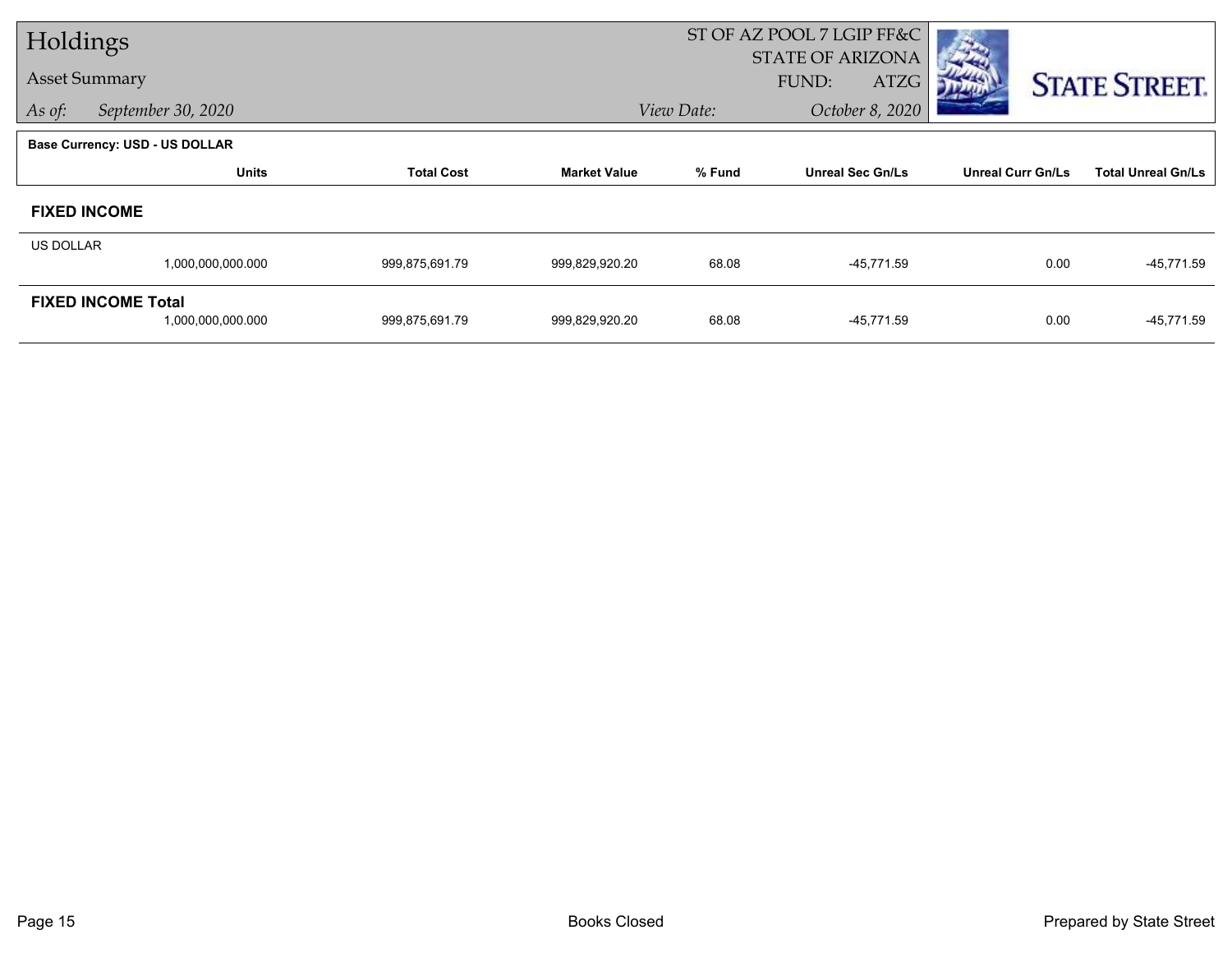| Holdings                              |                                       |                  |                     | ST OF AZ POOL 7 LGIP FF&C |                                         |                          |                           |  |
|---------------------------------------|---------------------------------------|------------------|---------------------|---------------------------|-----------------------------------------|--------------------------|---------------------------|--|
|                                       |                                       |                  |                     | <b>STATE OF ARIZONA</b>   |                                         |                          |                           |  |
| <b>Asset Summary</b>                  |                                       |                  |                     |                           | <b>ATZG</b><br>FUND:<br>October 8, 2020 |                          | <b>STATE STREET.</b>      |  |
| September 30, 2020<br>As of:          |                                       |                  |                     | View Date:                |                                         |                          |                           |  |
|                                       | <b>Base Currency: USD - US DOLLAR</b> |                  |                     |                           |                                         |                          |                           |  |
|                                       | <b>Total Cost</b><br>Units            |                  | <b>Market Value</b> | % Fund                    | <b>Unreal Sec Gn/Ls</b>                 | <b>Unreal Curr Gn/Ls</b> | <b>Total Unreal Gn/Ls</b> |  |
| <b>FUND Total</b>                     |                                       |                  |                     |                           |                                         |                          |                           |  |
| 1,468,787,373.920<br>1,468,620,350.46 |                                       | 1,468,581,500.16 | 100.00              | -38.850.30                | 0.00                                    | -38,850.30               |                           |  |